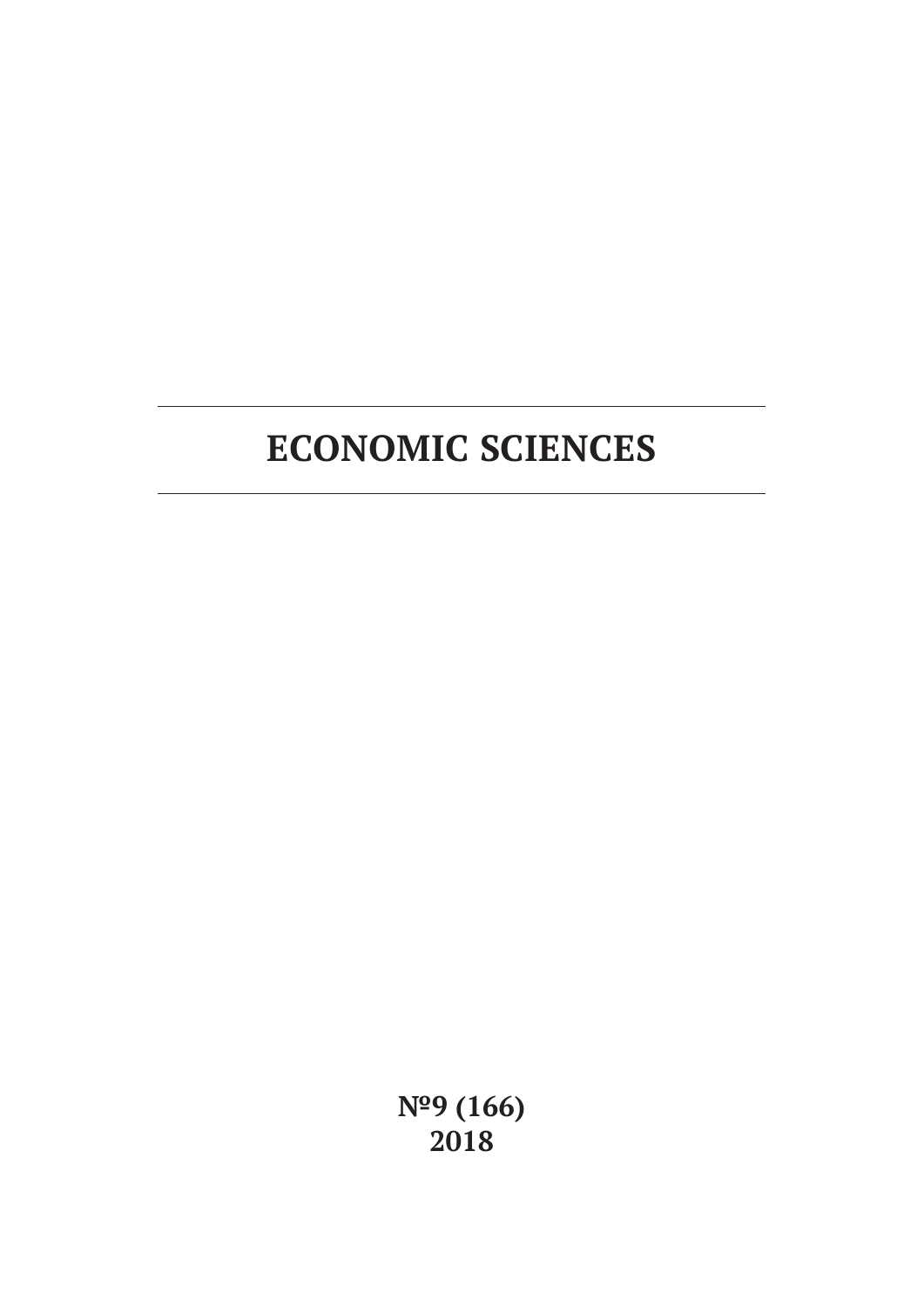#### **Editorial Council**

*V.V. Artiakov* — Doctor of Economics, Member of Russian Academy of Engineering

*R.S. Grinberg* — Doctor of Economics, Professor, Institute of Economy of Russian Academy of Sciences,

*A.G. Griaznova* — Doctor of Economics, Professor, President of Financial University under the Government of the Russian Federation

*A.G. Zeldner* — Doctor of Economics, Professor, Institute of Economy of Russian Academy of Sciences

*V.V. Ivanter* — Doctor of Economics, Professor, Director of Institute of Economic Forecasting of Russian Academy of Sciences

*N.G. Kuznetsov* — Doctor of Economics, Professor, Rostov State University of Economics

*A.V. Meshcherov* — Doctor of Economics, Professor, Chief Editor of journal "Economic Sciences"

*V.N. Ovchinnikov* — Doctor of Economics, Professor, Southern Federal University

*A.L. Porokhovski* — Doctor of Economics, Professor, Moscow State University named after M.V. Lomonosov

*S.N. Silvestrov* — Doctor of Economics, Professor, Financial University under the Government of the Russian Federation

*A.N. Shokhin* — Doctor of Economics, Professor

*M.A. Eskindarov* — Doctor of Economics, Professor, Rector of Financial University under the Government of the Russian Federation

#### **Chief Editor**

*A.V. Meshcherov* — Doctor of Economics, Professor

#### **Editorial Board**

*A.V. Meshcherov* — Doctor of Economics, Professor, Chief Editor of journal "Economic sciences"

*F.F. Sterlikov* — Doctor of Economics, Professor, Moscow State University of Technologies and Management named after K.G. Razumovskiy

*A.G. Zeldner* — Doctor of Economics, Professor, Institute of Economy of Russian Academy of Sciences

*V.A. Meshcherov* — Doctor of Economics, Professor

E.V. Zarova — Doctor of Economics, Professor, Plekhanov Russian University of Economics

*A.E. Karlik* — Doctor of Economics, Professor, St.-Petersburg State University of Economy and Finance

*N.G. Kuznetsov* — Doctor of Economics, Professor, Rostov State University of Economics

*O.J. Mamedov* — Doctor of Economics, Professor, Southern Federal University

*V.N. Ovchinnikov* — Doctor of Economics, Professor, Southern Federal University

*S.N. Silvestrov* — Doctor of Economics, Professor, Financial University under the Government of the Russian Federation

*G.D. Fainstein* — PhD in Economics, Tallinn University of Technology

**Computer editing and design** *A.S. Golubev*

The journal is included in the list of the Higher Accreditation Committee of The Ministry of Education and Science of Russia of the leading scientific journals and publications issued in the Russian Federation, where the main scientific results of the scientific theses for the degrees of Doctor and Candidate of Science can be found

Founder: LLC "Economic Sciences" Address: 125057, Moscow, Chapaevskii per., 3-775 E-mail: info@ecsn.ru WWW: http://ecsn.ru

The Certificate of registration of mass media: ПИ № ФС77–21147 from 28.06.2005

Subscription index 20387 (Agency "Rospechat")

ISSN 2072–0858

Issue date 30.09.2018 Format 60х84/8 Printed signatures 21.39 500 copies

Printed by "24 Print" Ltd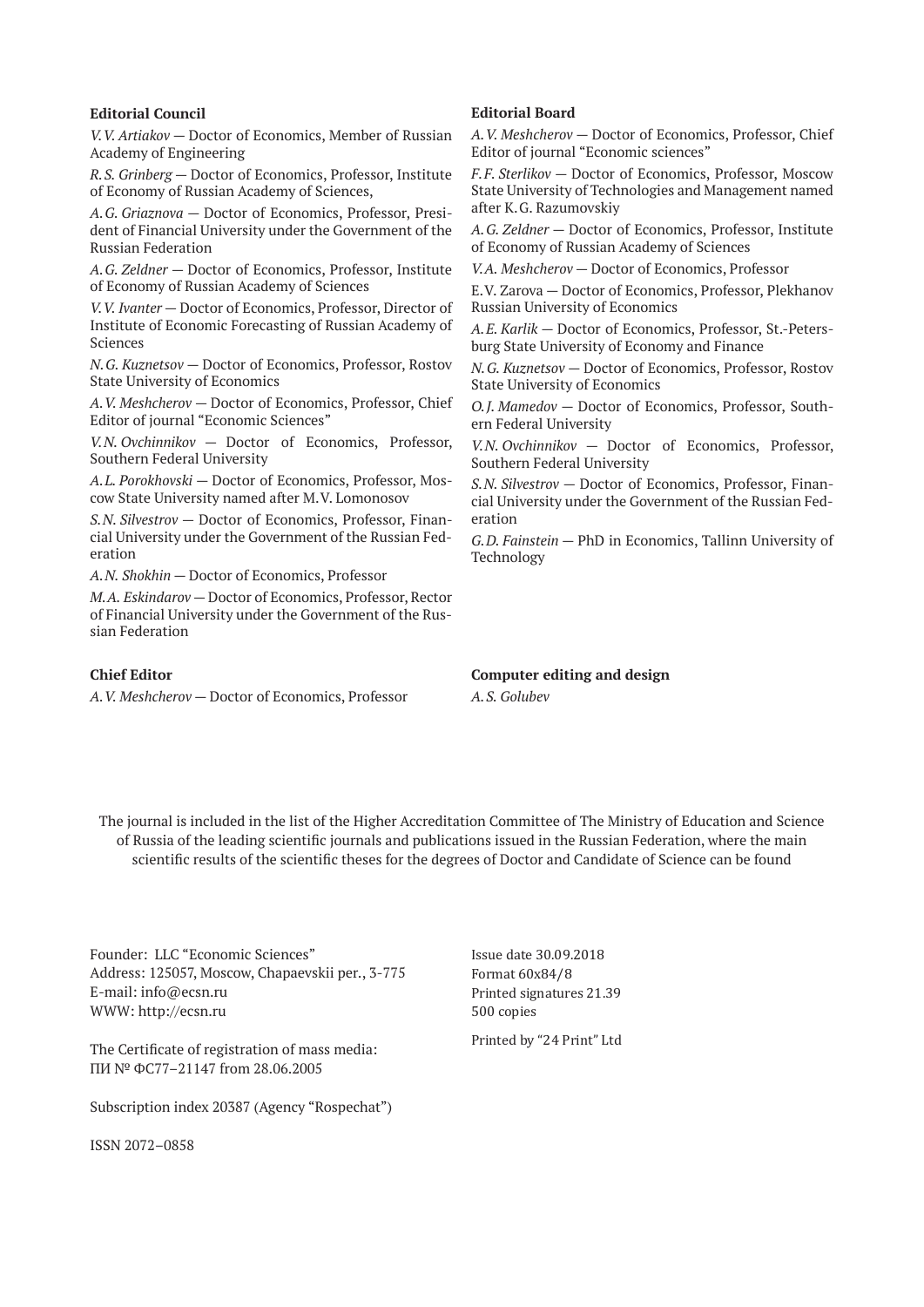### **CONTENTS**

## **ECONOMIC THEORY**

| Konovalova M.E., Kuzmina O.Y., Nedorezova E.S. Place of financial institutions in the institutional |  |
|-----------------------------------------------------------------------------------------------------|--|
|                                                                                                     |  |

# **ECONOMICS AND MANAGEMENT OF NATIONAL ECONOMY**

| Karlik A.E., Grinyuk K.P. Modern industrial policy of the regions of Russia: problems                                                                                                            |
|--------------------------------------------------------------------------------------------------------------------------------------------------------------------------------------------------|
|                                                                                                                                                                                                  |
| Tutygin A.G., Chizhova L.A. The modeling the local business communities behaviour's                                                                                                              |
| Veig N.V. Assessment of enterprise activity economic efficiency in management of its cost<br>evaluation of the economic efficiency of the enterprise's activities in cost management  170        |
| <b>Bazadze N.G.</b> Organization of management of the dynamic production of combat aircraft                                                                                                      |
| Belyaeva E.Y. Study of the subjects of the investment and construction complex                                                                                                                   |
| Khromov I.E. Economic-mathematical model of the distribution of work in a virtual                                                                                                                |
| Jamaludinova M.U. Problems of staffing farms in Dagestan: solutions to problems  172                                                                                                             |
| <b>Stebakova T.A.</b> The parameters of evaluation of wage policy at the present stage                                                                                                           |
| Ryabova E.V., Noskov V.A., Sosunova L.A. Services area and modern management problems  174                                                                                                       |
| Ivanova V.N., Ozdarbiev R.H., Tatochenko I.M. Features of the practical application of<br>174. performance management in educational institutions in terms of regulatory per capita funding .174 |
| Nikolaeva E.A., Kuznetsova Y.A., Agibalova E.L., Karzhanova N.V. Tools for the<br>implementation of higher education institutions strategic initiatives in order to improve                      |
| Stroganov I.A., Zabaznova N.M., Muradova I.Y. Business economy in a higher educational                                                                                                           |
| Pogodina T.V., Udaltsova N.L. Prospects of travel business development in Russia  177                                                                                                            |
|                                                                                                                                                                                                  |

# **FINANCE, MONEY CIRCULATION AND CREDIT**

| Yanov V.V. Theoretical and methodological aspects of the category of «risk»: the paradigm   |  |
|---------------------------------------------------------------------------------------------|--|
| Averchenko O.D. Problems of ensuring financial stability of a banking system of the Russian |  |
| <b>Kurbanov N.K., Shijko V.G.</b> On some problems of the modern development of the Russian |  |
| <b>Slavin S.N.</b> The main reasons for the increase in the key rate of the Central Bank    |  |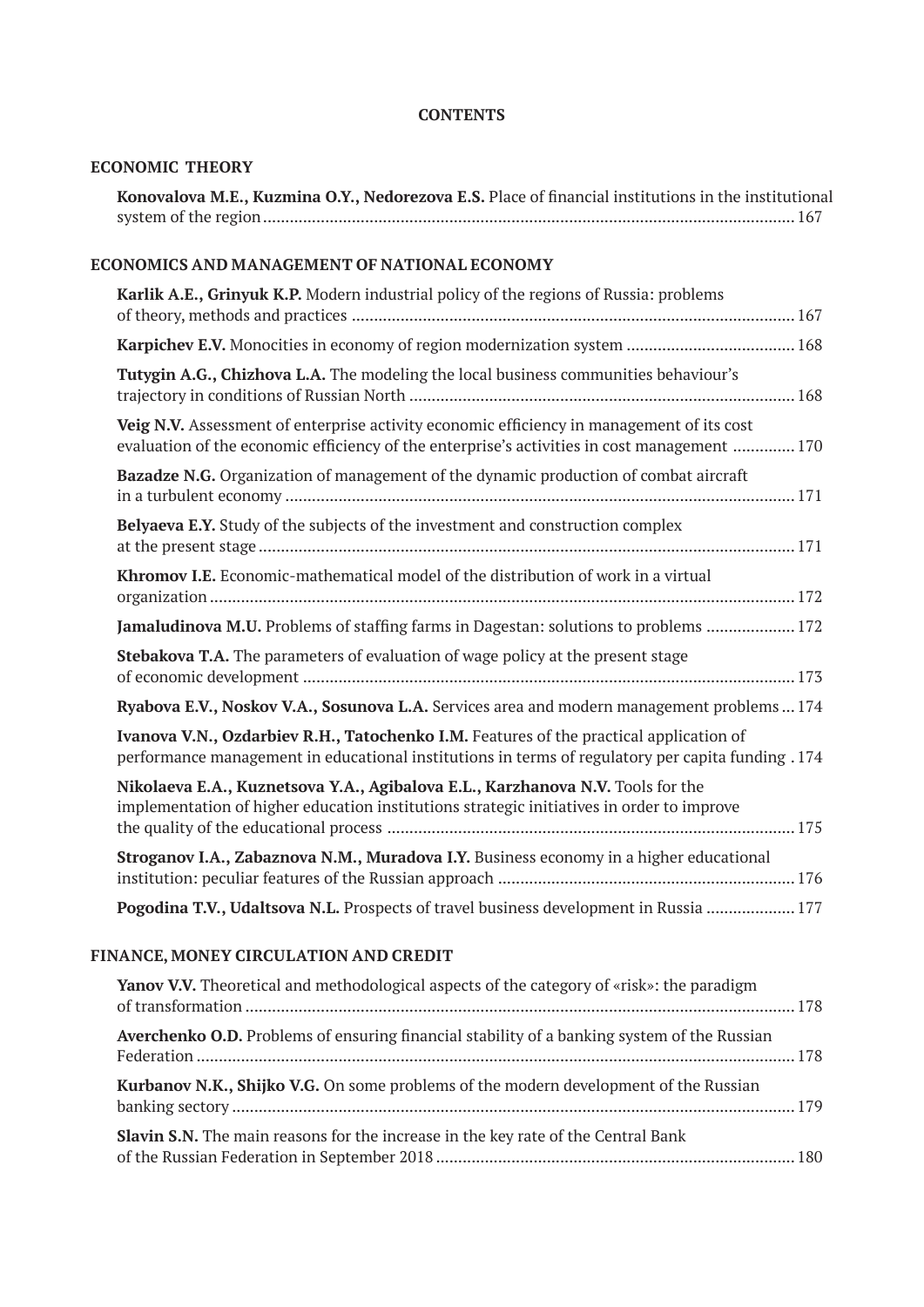| Karpov V.V., Khairov B.G., Miller E.V., Miller M.A. Analysis of the experience         |  |
|----------------------------------------------------------------------------------------|--|
| of the countries of the Eurasian economic Union in use of the mechanism and tools      |  |
| <b>Yurgenson O.A.</b> Tools for managing temporary free balances on single sub-federal |  |
| Podkopaeva E.V. Contradiction of individual powers of the Federal Treasury  182        |  |

# **BOOK KEEPING, STATISTICS**

| <b>Babich S.G., Yarnykh E.A.</b> Analysis of the current demographic situation in the Russian    |  |
|--------------------------------------------------------------------------------------------------|--|
| <b>Egorova L.V.</b> Improving accounting as a tool to ensure fulfillment of obligations economic |  |

### **WORLD ECONOMY**

|--|--|--|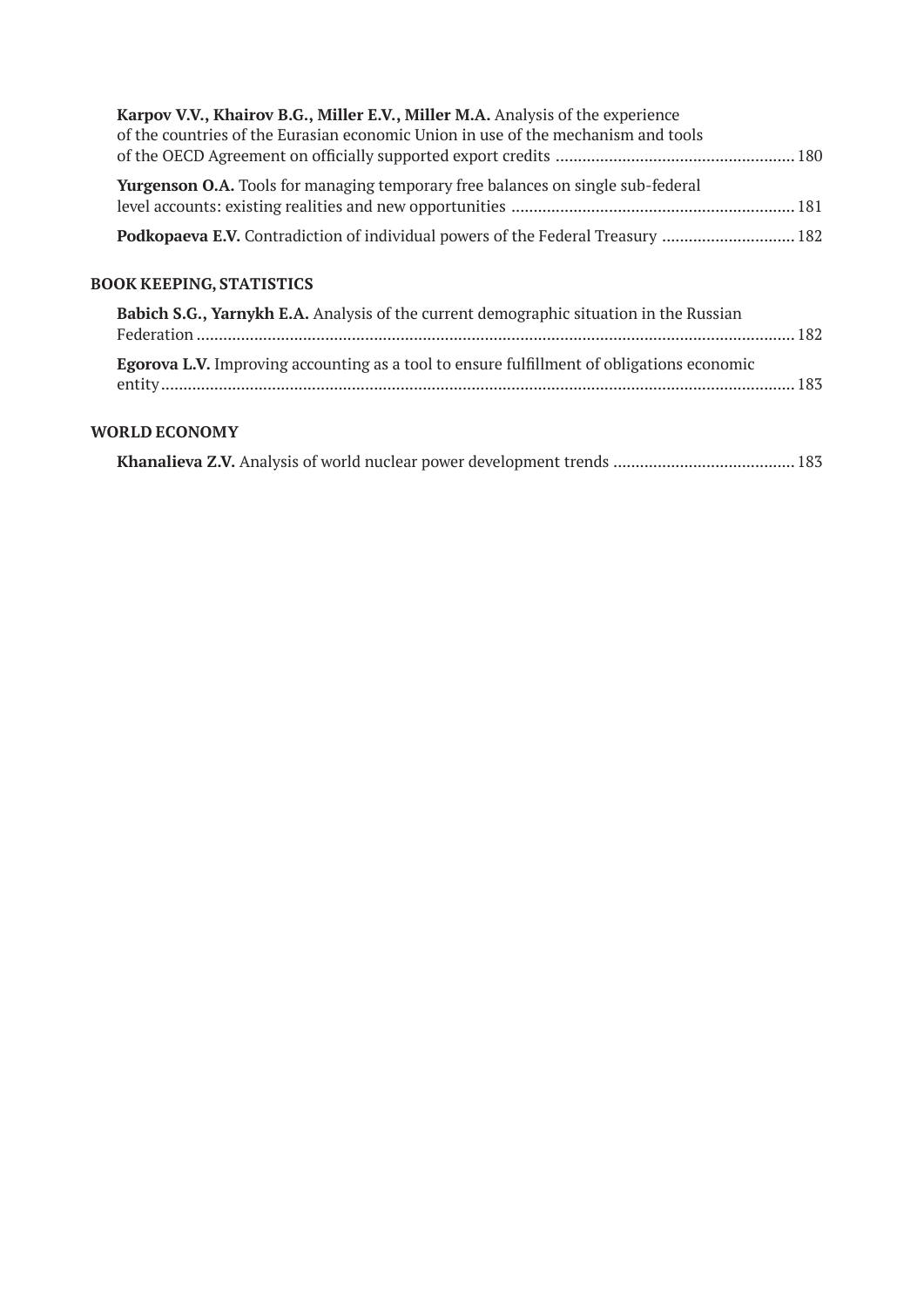## **ECONOMIC THEORY**

# **PLACE OF FINANCIAL INSTITUTIONS IN THE INSTITUTIONAL SYSTEM OF THE REGION**

#### ©© 2018 **Konovalova Maria Evgenievna**

Doctor of Economic Sciences, Head Department of Economic Theory Samara State University of Economics 141, Soviet Army Street, Samara, 443090, Russia E‑mail: mkonoval@mail.ru

©© 2018 **Kuzmina Olga Yurievna**

PhD in Economics, Associate Professor of the Department of Economic Theory Samara State University of Economics 141, Soviet Army Street, Samara, 443090, Russia E‑mail: pisakina83@yandex.ru

©© 2018 **Nedorezova Elena Sergeyevna**

Candidate of Economic Sciences, Associate Professor of the Department of Economic Theory Samara State University of Economics 141, Soviet Army Street, Samara, 443090, Russia E‑mail: nedlen@yandex.ru

The article studies the system of financial institutions with the help of institutional and system approaches. Author's definitions of categories «institutional system of the region», «institutional structure», «economic institutions» are given. The levels of the institutional structure of the system of economic institutions are singled out. The main directions of development of economic institutions are determined, the key one of which, according to the authors, is the functioning of financial markets.

*Key words: institutional system of the region, institutional structure, system of economic institutions, financial institutions.*

*Received for publication on 04.09.2018*

### **ECONOMICS AND MANAGEMENT OF NATIONAL ECONOMY**

### **MODERN INDUSTRIAL POLICY OF THE REGIONS OF RUSSIA: PROBLEMS OF THEORY, METHODS AND PRACTICES**

### ©© 2018 **Karlik Alexander Evseevich**

Doctor of Economics, Professor Head of chair of Economics and Management of Enterprises and Production Complexes St. Petersburg State University of Economics (UNECON) 21, Sadovaya Street, St. Petersburg, 191023, Russian Federation E‑mail: karlik1@mail.ru

©© 2018 **Grinyuk Kirill Petrovich**

Associate Professor of Department of Finance and Economic Security Kurgan State University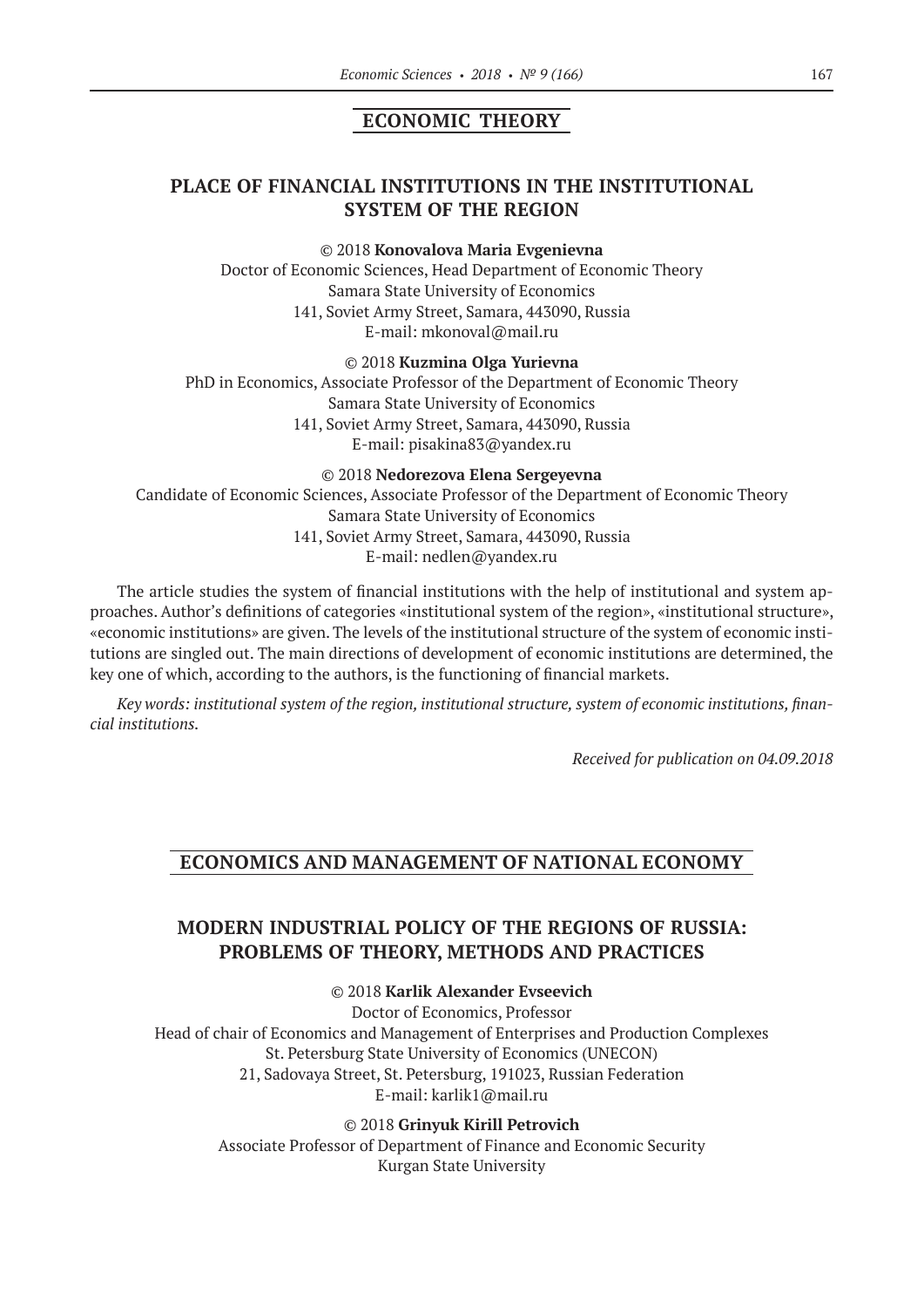63, Soviet Street, Kurgan, 640020, Russia E‑mail: grinkirill@yandex.ru

The article proposed the author's definition of industrial policy, formulated its principles and objectives. The inconsistency of state documents adopted in the regions of Russia for the development of industry with the requirements for industrial policy has been established. On this basis, the reasons for the low efficiency of the existing industrial policy of the Russian regions are identified.

*Key words: industrial policy, industrial complex, technological structure, managing subject.*

*Received for publication on 09.09.2018*

#### **MONOCITIES IN ECONOMY OF REGION MODERNIZATION SYSTEM**

©© 2018 **Karpichev Evgenie Vladimirovich**

Department of Economics and Management of Enterprises and Production Complexes St. Petersburg State University of Economics (UNECON) 21, Sadovaya Street, St. Petersburg, 191023, Russian Federation E‑mail: kev@szfo.gov.ru

In article approaches to the decision of economy modernization problems are analyzed. The ratio of the concepts «modernization» and «industrialization» is considered. The special attention is paid to a role and the place of modernization of monotowns in economy of regions. Necessity and directions of modernization of economy of Northwest Federal district on a basis monocities reindustrialization is shown.

*Key words: modernization, region, monocities, reindustrialization.*

*Received for publication on 09.09.2018*

### **THE MODELING THE LOCAL BUSINESS COMMUNITIES BEHAVIOUR'S TRAJECTORY IN CONDITIONS OF RUSSIAN NORTH**

#### ©© 2018 **Tutygin Andrey Gennadievich**

PhD in Physical and Mathematical Sciences, Associate Professor Head of the Laboratory for Modeling Socio-Economic Systems Federal Research Center for Integrated Study of the Arctic named after Academician N.P. Laverova RAS 23, Severnaya Dvina Embankment, Arkhangelsk, 163000, Russia E‑mail: andgt64@yandex.ru

©© 2018 **Chizhova Lyudmila Aleksandrovna**

PhD of Economics, Associate Professor Senior Scientific Worker of the Laboratory for Modeling Socio-Economic Systems Federal Research Center for Integrated Study of the Arctic named after Academician N.P. Laverova RAS 23, Severnaya Dvina Embankment, Arkhangelsk, 163000, Russia E‑mail: chijova.mila@yandex.ru

The research subject founded on empirical data, received by the authors group during modeling of businesses development in the Russian North. The object is the northern regions business community. The subject is the behavior dynamics of the local business communities and their business agents. The hypothesis is ineffective behavior trajectories of the Russian North business agents and their communities. The research based on a principle of historical continuity of territorial social-economic systems development. The research method is the development of two-level conceptual model of the behavior trajectory of regional business community. The first level is the describing of the behavior trajectory. The second level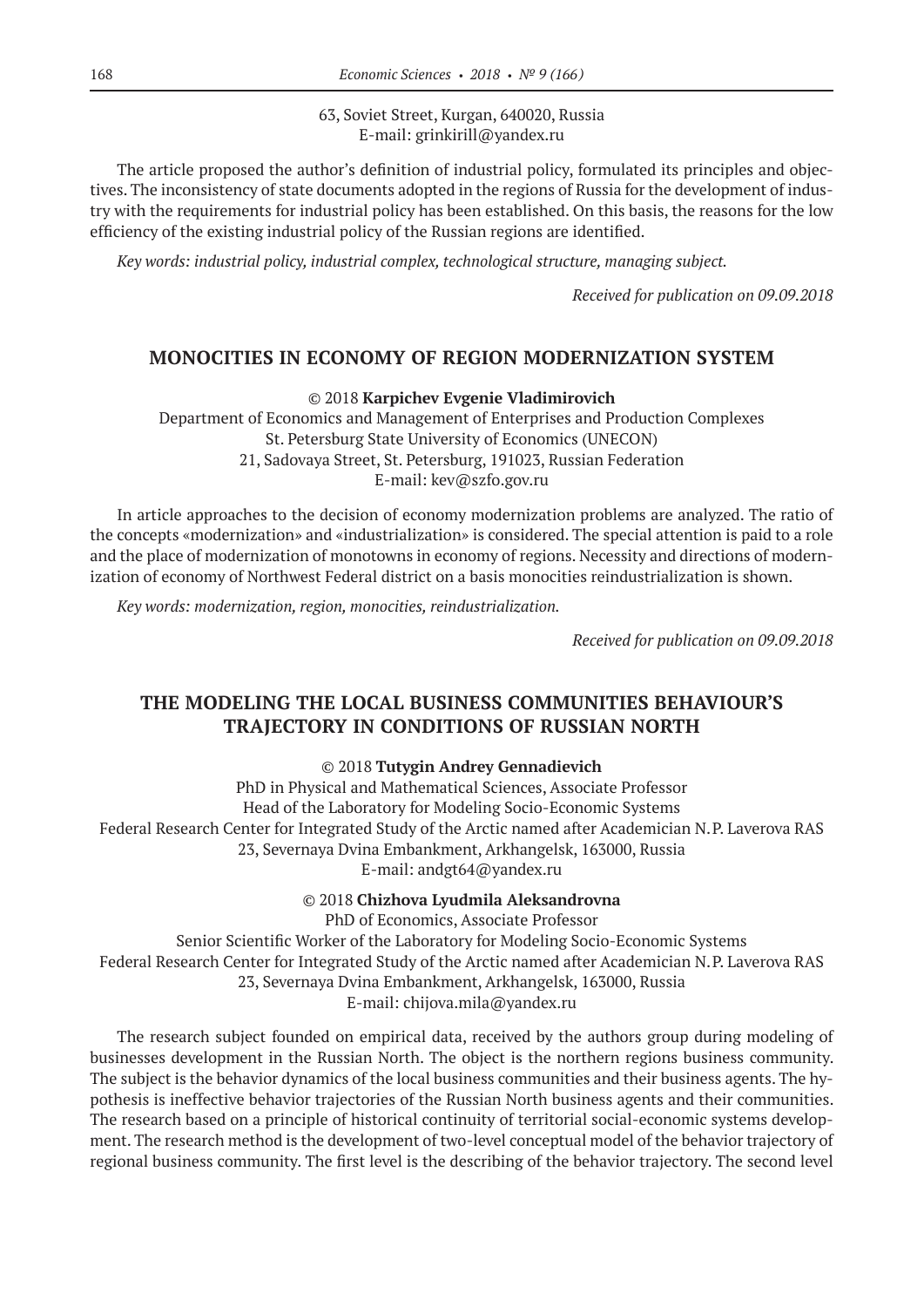is the scaling of relevant model based on the horizontal-cooperated network of such local communities as new economic agents. The authors concluded that community behavior of business agents has own distinctive features and does not repeat the individual behavior of entrepreneurs, which has influence on the group's behavior formation. That model calculation demonstrates the behavior of business agents and their communities can be carried out through inefficient trajectories in the difficult social and economic conditions of the northern territories. It is necessary to use two-level models with the synchronized in time components which have different conceptual basis. The authors proposed the approach to the development of behavior trajectory model. This result can be realized within the framework of the concept of development of local economies as "growth points" while creating unified cooperative network of economic entities groups in northern mesoregions.

*Key words: entrepreneurship, business agents, local business communities, conceptual and mathematical modeling, behavior trajectories, individual and group behavior, chreod effect, social and economic conditions, regional peculiarities, the Russian North*

#### **References**

- 1. *Kirkley W.W.* Entrepreneurial behaviour: the role of values // International Journal of Entrepreneurial Behaviour and Research № 22(3) — 2016, P. 290–328.
- 2. *Kautonen T., Hatak I., Kibler E., Wainwright T.* Emergence of entrepreneurial behaviour: The role of age-based self-image // Journal of Economic Psychology № 50–2015, P. 41–51. DOI: 10.1016/j.joep.2015.07.004
- 3. *Krueger N. F., Carsrud A.L.* Entrepreneurial intentions: Applying the theory of planned behavior // Entrepreneurship and Regional Development 5(4): October 1993.— P. 315–330.
- 4. *Krueger N. F., Brazeal D.V.* Entrepreneurial Potential and Potential Entrepreneurs // Entrepreneurship theory and practice, Spring, 1994., P. 91–104.
- 5. *Minniti M.* Entrepreneurship and network externalities // Journal of Economic Behavior & Organization Vol. 57 (2005), P. 1–27.
- 6. *Ajzen I.* The theory of planned behavior // Organizational and Human Decision Process № 50.—1991.— P. 179– 211.
- 7. *Chell E.* The entrepreneurial personality: a social construction / Elizabeth Chell.— 2nd ed., 2008.— 313 p.
- 8. *Gilad B., Levine P.* A Behavioral Model of Entrepreneurial Supply // Journal of Small Business Management, Vol. 24, October 1986, P. 45–56.
- 9. *Schmidt P., Tatarko A.N.* Entrepreneurial intention and values: results from a Russion population survey // Psychology. Journal of the Higher School of Economics. Vol. 13 N2.— 2016, P. 240–255.
- 10. *Miller A.E.* Theory of entrepreneurship: a behavioral approach // Omsk scientific Bulletin. «Society. History. Modernity». No. 2 in 2016, P. 92–97.
- 11. *Ignatova I. V.* the Motives of entrepreneurial activities and behaviours of entrepreneurs // Vestnik of Tyumen state University. Socio-economic and legal study No. 8–2011.— P. 105–110.
- 12. *Zhuravlev A. L., Poznyakov V.P., Vavakina T.S.* Orientation to the principles and norms of social interaction as a factor of psychological attitude to business partnership // Psychological journal. No. 1, volume 38–2017, P. 5–15
- 13. *Poznyakov V.P.* The Results and prospects of the study of Russian entrepreneurs from the perspective of the concept of psychological relations // Problems of pedagogy and psychology № 1–2014, P. 267–275.
- 14. *Ilyasov F.N.* Group and group behavior / / Social studies № 1–2016., P. 1–20.
- 15. *Kleiner G.B.* Evolution of institutional systems. Moscow: Nauka, 2004.— 240 p.
- 16. *Polterovich V.M.* Institutional traps and economic reforms. Moscow: CEMI RAS and NES, 1999.— 37 p.
- 17. *Sukharev O.S.* Institutional planning, trajectory of institutional development and transaction costs // Journal of institutional studies. 2012. Vol. 4, No. 3. P. 95–111.
- 18. *Tutygin A. G., Chizhova L.A., Ermolin E.N.* Institutional environment for building a dialogue between business and government at the regional level // Economics and entrepreneurship. 2017. Nº 10−2 (87−2). P. 274−278.
- 19. *Ovsyankin E.I.* Arkhangelsk merchant: monograph / E.I. Ovsyankin.— Arkhangelsk: Archconsult, 2000.— 525 p.
- 20. *Korablev N.* Entrepreneurship in Karelia in the second half of XIX early XX centuries. Petrozavodsk: Karelian research centre, 2011.— 269 p.
- 21. *Hajiyev A. N., Tutygin A.G., Chizhova L.A.* historic-economic analysis of entrepreneurship development in Russia: from the reforms of Sergei Witte to the period of the NEP // synergy Sciences. 2017. Vol. 1, No. 18. P. 590–602.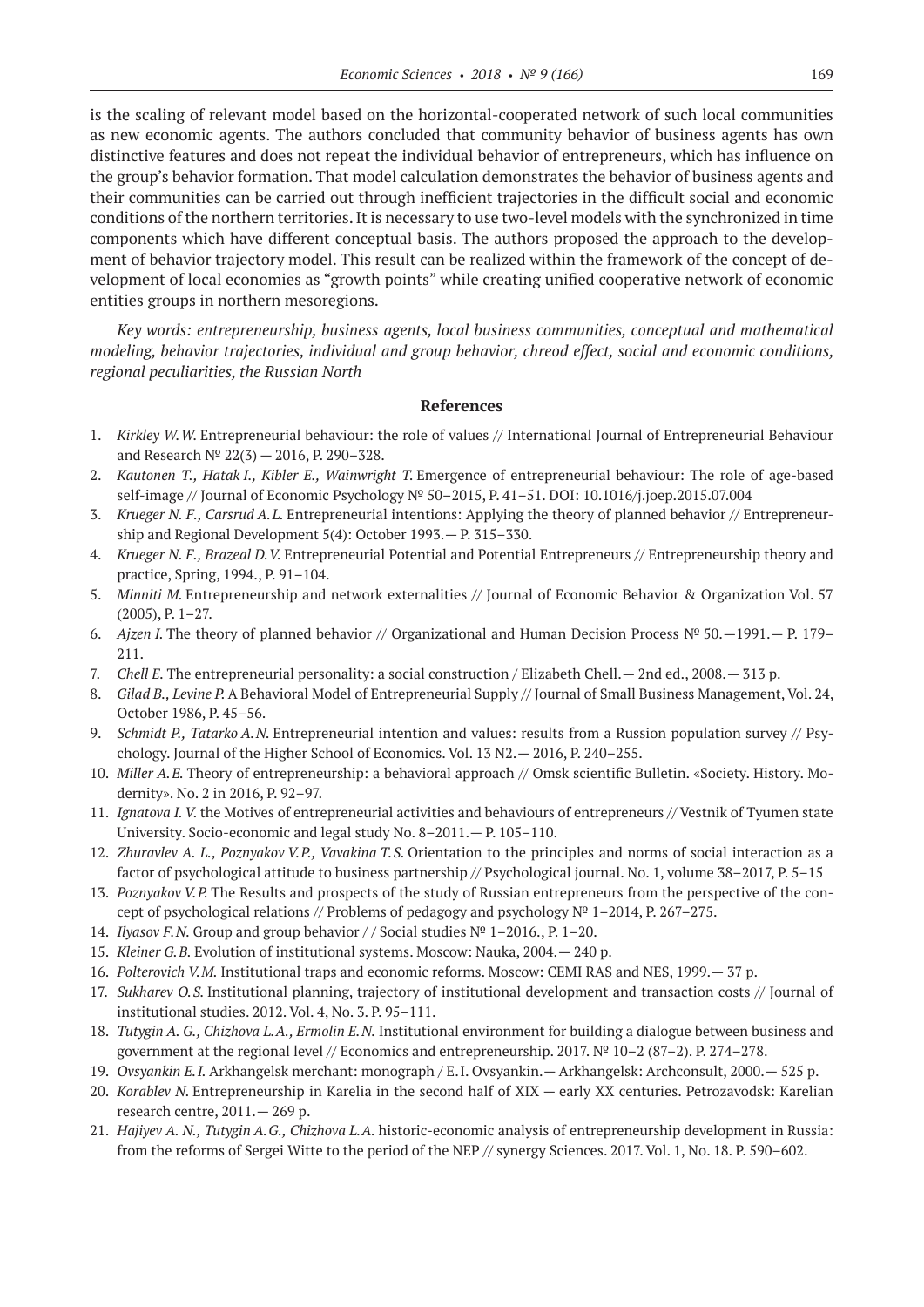- 22. *Podoplekin A.O.* Rural residents of the coastal areas of the Arkhangelsk region: «surviving population» or a resource for the development of the Russian Arctic? // Vestnik of RFBR. Humanities and social Sciences. 2016. No. 2(83). P. 213–222.
- 23. *Zabrodin Y.M.* Psychology the organization of behavior of the subject / Person. Community. Management. 2010. No. 4. P. 69–90.
- 24. *Henrich, J., Boyd, R., Bowles, S., Gintis, H., Fehr, E., Camerer, C., McElreath, R., Gurven, M., Hill, K., Barr, A., Ensminger, J., Tracer, D., Marlow, F., Patton, J., Alvard, M., Gil-White, F., & Henrich, N.* «Economic Man» in Cross-Cultural Perspective: Ethnography and Experiments from 15 Small-Scale Societies. *Behavioral Brain Sciences V.* 28, 2005.— P. 795–855. http://dx.doi.org/10.1017/S0140525X05000142
- 25. *Gnidko K. A., Lomako, A.G.*, Modeling individual and group behavior of subjects of mass communication in the p-adic coordinate systems to indicate the level of contamination of consciousness // Problems of cyber security № 2(15) in 2016., P. 54–68.
- 26. *Tutygin A. G., Chizhova L.A.* Model approach to the estimation group of entrepreneurial behaviour // The State and the business. Modern problems of economy. Proceedings of the IX International scientific-practical conference. North-West Institute of management of Ranepa under the RF President. 2017. P. 32–38.
- 27. *Ostreikovski V.A.* Systems theory. M.: Higher school, 1997.— 240 p.
- 28. *Kahneman, D., Tversky, A*. (Eds.) Choices, Values and Frames. New York: Cambridge University Press, 2000.— 860 p.
- 29. *Thaler R. H., Sunstein C.R.* Nudge: Improving Decisions about Health, Wealth, and Happiness / Yale University Press, New Haven. 2008.— 293 p.
- 30. *Shabaev Y. P., Podoplekin A.O.* The European North of Russia: ethnic politics and the crisis of local communities // Political expertise. 2017. V. 13, No. 1. P. 103–122.
- 31. *Breer V. V., Novikov D.A., Rogatkin D.A.* Crowd control: mathematical models of collective behaviour threshold. M.: LENAND, 2016.— 168 p.
- 32. *Pesenko Y.A.* Principles and methods of quantitative analysis in faunistic studies. M.: Nauka, 1982.— 288 p.
- 33. *Korobov V. B., Tutygin A.G.* Classification methods for solving ecological and economic problems. Arkhangelsk: Pomor University, 2010.— 309 p.
- 34. *Korobov V. B., Tutygin A.G.* Problems of using the method of analysis of hierarchies and ways of their solution // Economy and management. 2016. No. 8 (130). P. 60–65.
- 35. *Vilkova N. N., Barsukov A.G.* On cooperation and «sibling contracts» // Economics and management, № 3 (29), 2007, P. 49–52.

*Received for publication on 25.09.2018*

# **ASSESSMENT OF ENTERPRISE ACTIVITY ECONOMIC EFFICIENCY IN MANAGEMENT OF ITS COST EVALUATION OF THE ECONOMIC EFFICIENCY OF THE ENTERPRISE'S ACTIVITIES IN COST MANAGEMENT**

#### ©© 2018 **Veig Natalya Vasilyevna**

PhD in Economics

Doctorant of the Department of Economics and Management of Enterprises and Production Complexes St. Petersburg State University of Economics (UNECON)

21, Sadovaya Street, St. Petersburg, 191023, Russian Federation

E-mail: veyg\_natalia@mail.ru

In article the existing concepts of efficiency are systematized, is established a kontseptosfer of the concept «efficiency». On the basis of some works of Russian and western scientists, genesis of views of efficiency concept is systematized. The contribution to development of this economic category from a position of the dialectic analysis, cost approach to management is opened.

*Key words: effect, efficiency, productivity, enterprise, cost of the enterprise, economical systems.*

*Received for publication on 01.09.2018*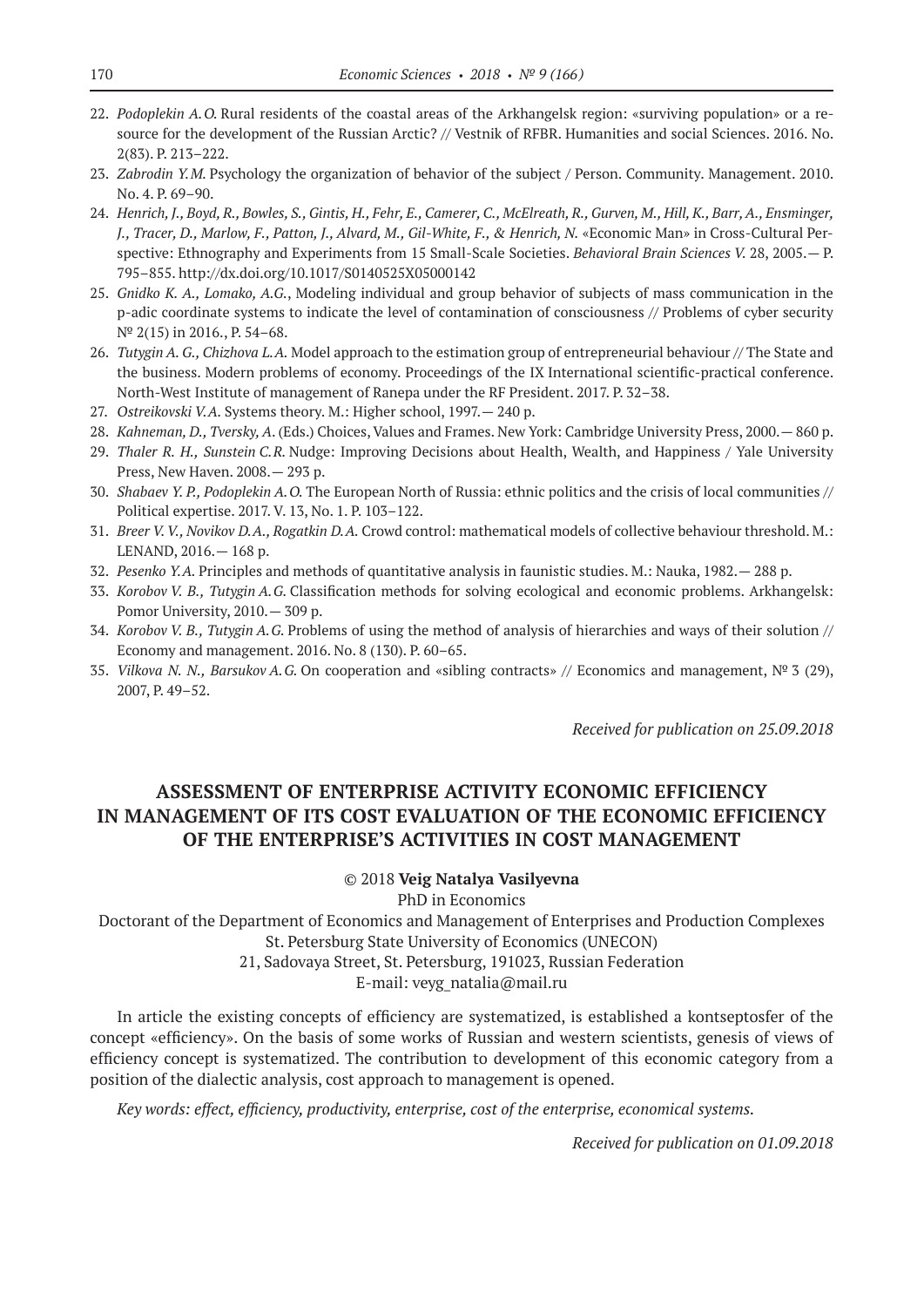# **ORGANIZATION OF MANAGEMENT OF THE DYNAMIC PRODUCTION OF COMBAT AIRCRAFT IN A TURBULENT ECONOMY**

©© 2018 **Bazadze Natalya Grigoryevna**

Doctor of Economics, Professor Professor of Department of Management and Marketing of high-tech industries Moscow Aviation Institute (National Research University) 4, Volokolamsk Highway, Moscow, 125993, Russia E‑mail: n-bazadze@yandex.ru

Organization of management of aviation equipment production in turbulent environment is provided by through organizational design of business activities of corporations and distribution of managerial responsibilityon all levels of management and employees of corporate structures.

*Key words: turbulent economy, aircraft corporations, organizational development, throughout organization design, organizational-managerial competences, organization of collective workflow.*

#### **References**

- 1. Message of the President of the Russian Federation, V.V. Putin to the Federal Assembly of the Russian Federation as of 1 March 2018 GARANT.RU: http://www.garant.ru/hotlaw/federal/1182611/#ixzz5QrwdsQTP D dd.12.09.18
- 2. "Fox hound" with "Kinzhal" (Dagger): how MiG‑31 has become bearer of hypersonic weapon. Military-industrial courier.All-Russian weekly news paper. 3 April 2018 D dd. 12.09.18 https://vpk-news.ru/news/42017
- 3. *A. Peshkov*. Air regiment in WMD has received flight of latest fighters, Su‑30SM. 10.09.18 Media-Group "Zvezda" D dd. 15.09.18 https://tvzvezda.ru/news/opk/content/201809101539-xzzn.htm
- 4. Multi-purpose fighter F‑22 "Raptor". 10.04.2012 Military-Political Review "Third World War". https://3mv.ru/ publ/mnogocelevoj\_istrebitel\_f\_22\_raptor/5–1–0–9208
- 5. By 2035 Russia will try to implement teleportation. Science and Technics. Lenta.ru. 22 June 2016 https://lenta.ru/ news/2016/06/22/teleportation/
- 6. *Glazl F., Liverhood B.* Enterprise dynamic development. Kaluga, «Spiritual Learning», 2000
- 7. *Bazadze N.G.* Concept of organizational design as a tool to create organizational mechanism of innovative economy of aviation industry enterpirses.ResearchMagazine "MoscowAviationInstituteBulletin". EditionNo. 4, Vol. 17, 2010

*Received for publication on 25.09.2018*

# **STUDY OF THE SUBJECTS OF THE INVESTMENT AND CONSTRUCTION COMPLEX AT THE PRESENT STAGE**

#### ©© 2018 **Belyaeva Elena Yuryevna**

Graduate Student of Department of Economics and Management of Enterprises and Industrial Complexes Saint-Petersburg State University of Economics

> 21, Sadovaia str., Saint-Petersburg, 191023, Russia E‑mail: lenaprokopenkova@mail.ru

Investment and construction complex (ICC) is a system that is influenced by innovation not only technological, but also organizational, marketing, process nature. The question of the subjects of the investment and construction complex is relevant, since it is the participants of the ICC who make decisions that affect the work of the complex from the inside and, thus, are one of the driving forces that change the industry. In addition, human capital and organizational efficiency of the complex are the foundation of the transition to the knowledge economy in the construction sector. In the new economy, the investment and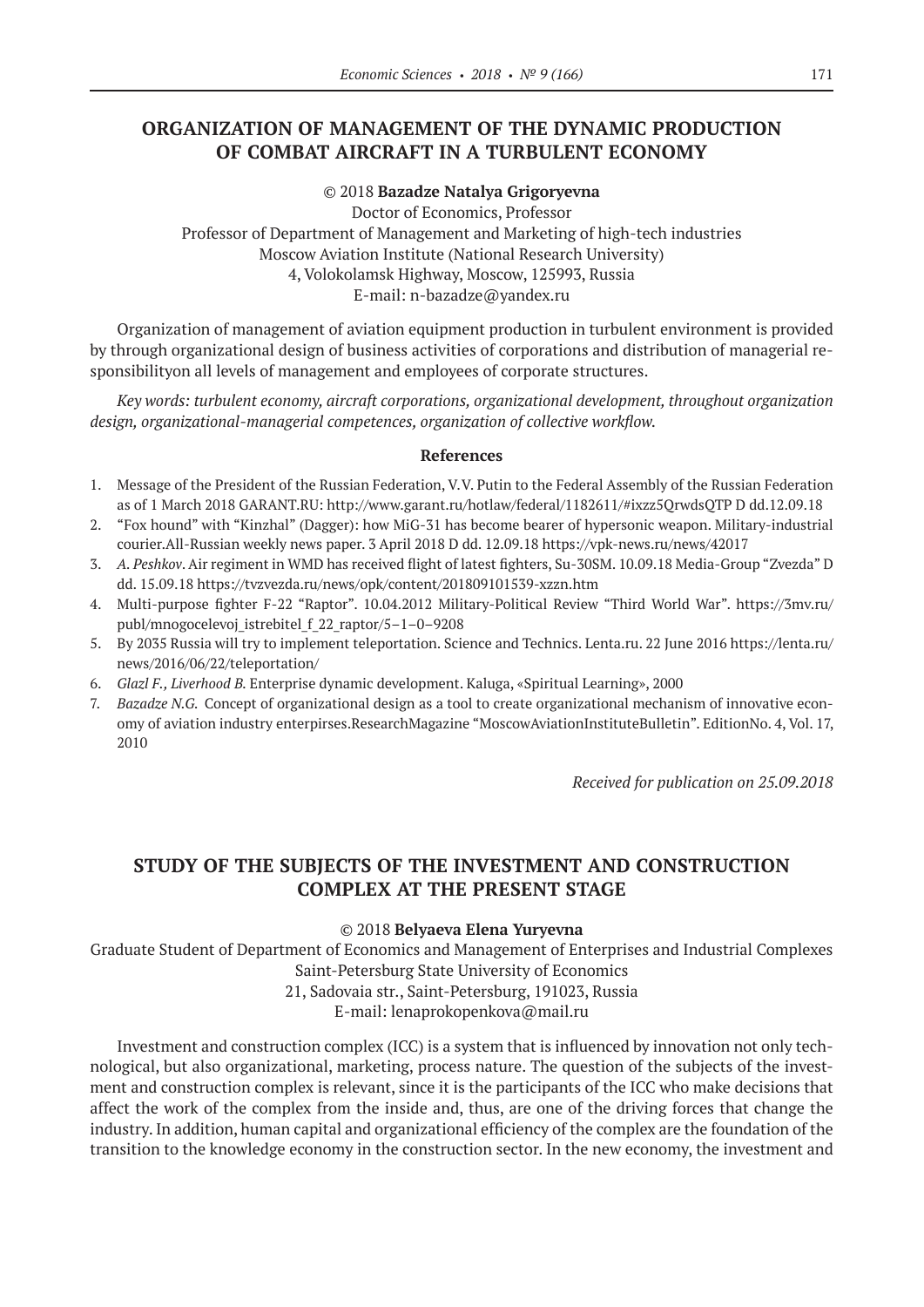construction complex participants also have the role of determining the future, namely the implementation of innovative goals and objectives [28]. As a result of the study, the actual database of the subjects of the complex was supplemented by detailed scientific-theoretical, statistical and legal research. For the first time, subjects of ICS were considered at the junction of legal and statistical approaches. The positive dynamics in the legislative sphere regarding the investment and construction industry was noted. Identified institutional organizational innovation (consultant), aimed at improving the efficiency of the complex.

*Key words: subjects of investment and construction complex, labour resources, innovations, construction, consultant.*

*Received for publication on 09.09.2018*

# **ECONOMIC-MATHEMATICAL MODEL OF THE DISTRIBUTION OF WORK IN A VIRTUAL ORGANIZATION**

©© 2018 **Khromov Ivan Evgenievich** PhD in Economics, Senior Researcher Central Economics and Mathematics Institute RAS 47, Nakhimovsky Prospect, Moscow, 117418, Russia E‑mail: khromov\_gaugn@mail.ru

The concept of virtual organization as a new organizational form of enterprise management is currently developing. To create a virtual organization, you need the right choice of partners, and for the effective management of the established organization, it is necessary to correctly distribute the work among the selected partners. This paper describes a model that allows to solve these problems using economic and mathematical methods.

*Key words: virtual organization, organizational structure, partnership, cost reduction, enterprise management, projects, financial planning, procurement, economic and mathematical modeling, distribution task, criteria, restrictions, assignment task, assignment matrix, network schedule.*

*Received for publication on 28.09.2018*

#### **PROBLEMS OF STAFFING FARMS IN DAGESTAN: SOLUTIONS TO PROBLEMS**

©© 2018 **Jamaludinova Madina Unusalieva**

PhD in Economics, Associate Professor of the Department State and Municipal Management Dagestan State University 4A, Batyraya Street, Makhachkala, 36700, Republic of Dagestan, Russia E‑mail: madina0880@mail.ru

The paper indicates the relevance of the topic. The essence of the farm is described. According to experts, technological progress and innovations in developed countries ensure from 50 to 90% of GDP growth. This is a prerequisite and the main «engine» of development of all sectors of the service sector and industry. The personnel potential, management system and technological level can be designated as a central factor in the modernization of the agro-industrial complex (AIC). Therefore, one of the strategic objectives of the state scale today is the staffing of agriculture (including farms).

The reasons for the reluctance of employment in farms are indicated. The work identifies the problems of staffing farms. The activities with the help of which you can form a competitive, high-quality personnel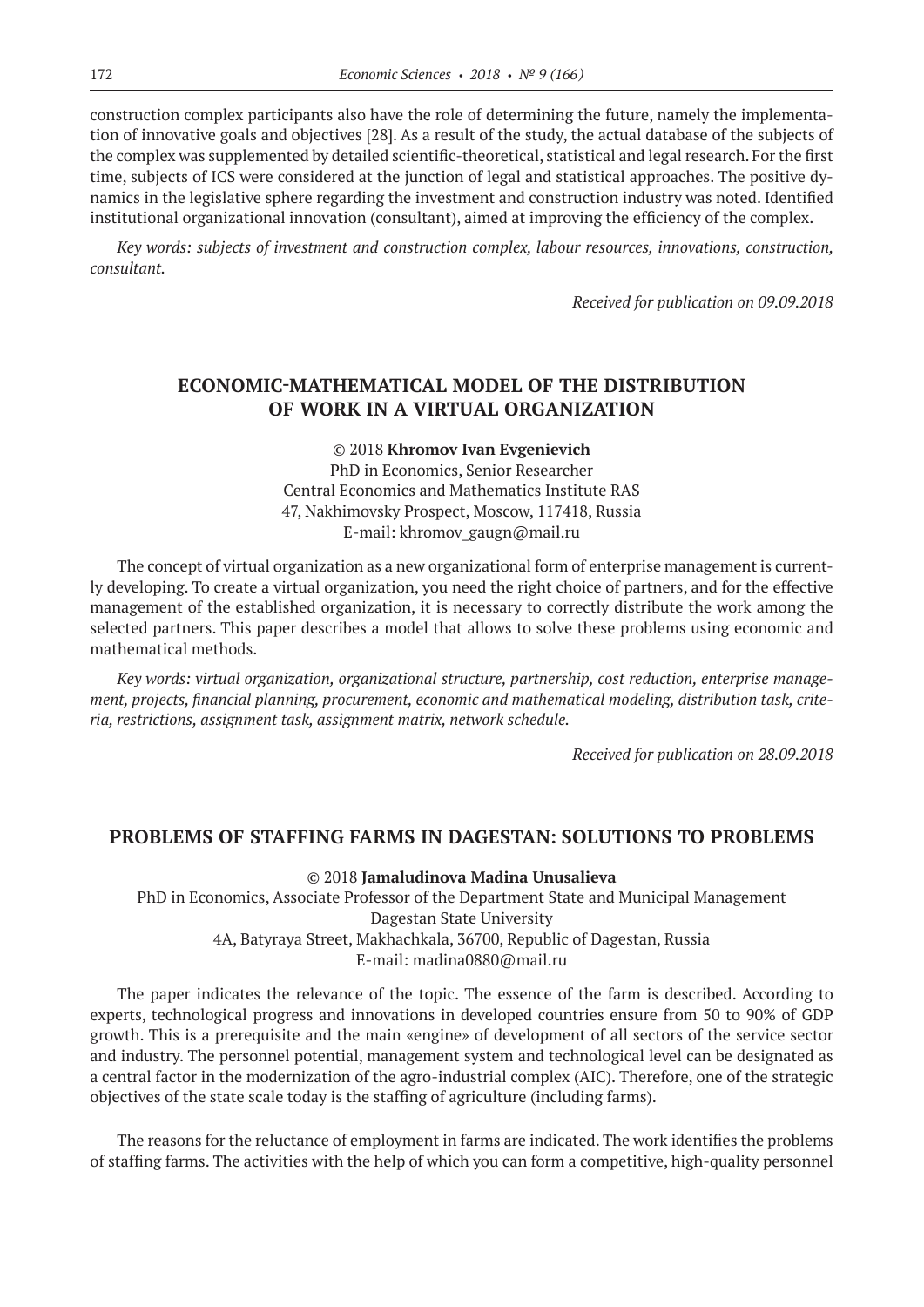personnel of farms are considered. Conclusions are made.

*Key words: personnel supply, import substitution, food sphere, agriculture.*

#### **References**

- 1. *Aksenova E.A.* Personnel Management.— M .: Unity-Dana, 2012.— 423 p.
- 2. *Asaliev A.M.* Development of labor potential: studies. manual for universities.— M .: INFRA-M, 2015.— 281 p.
- 3. *Vasilyeva Е.A.* Analysis of methodologi calap proaches to human capital measurement // Federalism.— 2016.— Vol. 44, № 1.— P. 89–96.
- 4. Features of staffing the agricultural sector // Business without problems Personnel. 2016.  $N^{\circ}$  5.
- 5. *Koerselman K.* Theris kand return of human capital investments //Labour Economics.— 2014.— Vol. 30, № 21,— P 154–163.
- 6. How the staffing of the agricultural sector is formed: problems and solutions // [Electronic resource].— URL: http://vestnik.volbi.ru/upload/numbers/332/article‑332–1415.pdf (appeal date 01.10.2018)
- 7. The role of farming in ensuring effective economic activities of the agricultural sector of Dagestan // [Electronic resource].— URL: file: /// C: /Users/PC\_COMP/Downloads/ekukrr\_2016\_10\_8.pdf (request date 03.10.2018)
- 8. Trends in the formation of staffing in agriculture of Russia // [Electronic resource].— URL: http://min.usaca.ru/ uploads/article/attachment/ (request date 02.10.2018)
- 9. Problems and prospects of development of peasant (farmer) farms // [Electronic resource].— URL: http://agrovuz.ru/prepodavateljam/konferencii/item/5651-problemy-i-perspektivy-razvitiya-krestyanskikh-fermerskikh-khozyauistv-rossii (appeal date 04.10.2018)

*Received for publication on 01.09.2018*

# **THE PARAMETERS OF EVALUATION OF WAGE POLICY AT THE PRESENT STAGE OF ECONOMIC DEVELOPMENT**

©© 2018 **Stebakova Tatyana Aleksandrovna**

The Department of Economics and Management in Agro-industrial complex Oryol State Agrarian University named after N.V. Parahina E‑mail: stebakovata@mail.ru

The question of wage policy is very acute. Insufficient theoretical and practical research and lack of clear regulation lead to the fact that the amount of wages and the mechanism of remuneration of labor is most often unreasonable and incomprehensible for the workers of the organization. In order to form practical recommendations for improving the effectiveness of the current mechanism, in this study the author presents his own methodical evaluation approach, which reflects the stages of monitoring the state of the wage policy in the organizations of the agrarian complex. Also in this article the author's formulation of the tasks of the wage policy, conditioned by the demands of the economy at the present stage of development, is given.

*Key words: wage policy, agrarian sector, personnel management, motivational nature of agricultural labor, remuneration of labor, tendencies in the agrarian sector.*

#### **References**

- 1. General agreement between all-Russian associations of trade unions, all-Russian employers' associations and the Government of the Russian Federation for 2018–2020 // URL: http://www.consultant.ru/document/cons\_doc\_ LAW\_289592/
- 2. Industry agreement on the agro-industrial complex of the Russian Federation for 2015–2017 // URL: http://www. consultant.ru/document/cons\_doc\_LAW\_122521/
- 3. *Proka N.I.* Osnovnie parametry politiky oplaty truda v agrarnom sektore economy / Vestnik OrelGAU. 2016. No6 (63). p.3–9.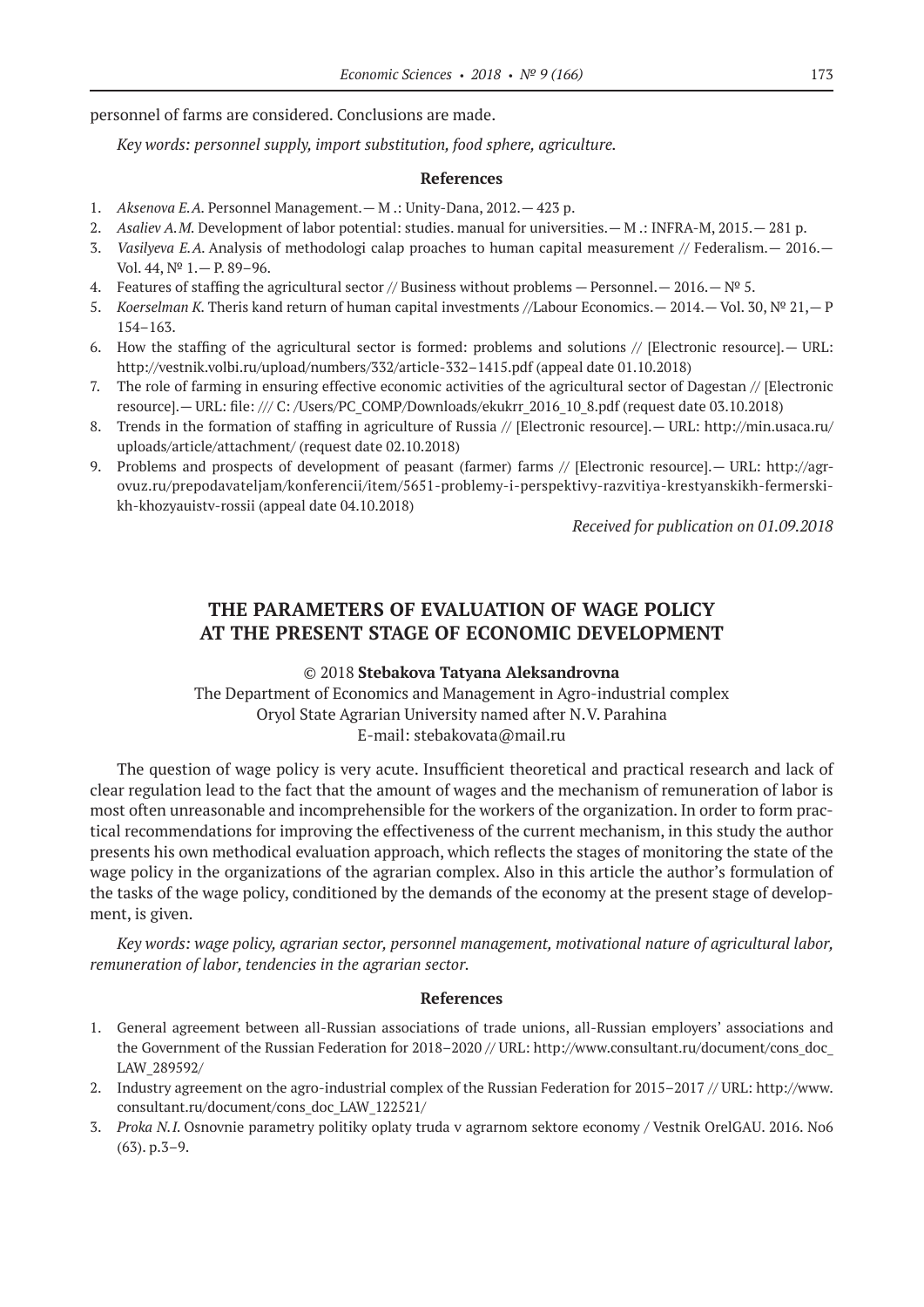- 4. *Proka N.I.* Socialno-economy effectivnost politiky oplaty truda v agrarnom sektore economy / Vestnik OrelGAU. 2017. No3 (66). p.129–135
- 5. Russia in cifrah 2017 // URL: http://www.gks.ru/bgd/regl/b16\_11/Main.htm
- 6. Agreement between the government of the Oryol region, the federation of trade unions of the Oryol region and the employers' association «Association of Industrialists and Entrepreneurs of the Oryol region» for 2017–2019 // URL: http://base.garant.ru/45056136/
- 7. Trud kodex Russian Federation 30.12.2001 г. No 197-FZ (red. 05.02.2018) // URL: base.garant.ru/12125268

*Received for publication on 25.09.2018*

### **SERVICES AREA AND MODERN MANAGEMENT PROBLEMS**

#### ©© 2018 **Ryabova Elena Valentinovna**

Doctor in Economics, Professor Saint-Petersburg University of Management and Economics 44, Lermontovsky Ave, St. Petersburg, 190103, Russia E‑mail: thtk.05@mail.ru

©© 2018 **Noskov Vladimir Anatolyevich**

Doctor in Economics Professor of Samara State University of Economics E‑mail: kafedra-ks@yandex.ru

©© 2018 **Sosunova Liliana Alekseevna**

Doctor in Economics, Professor Samara state University of Economics 141, Soviet Army Street, Samara, 443090, Russia E‑mail: kafedra-ks@yandex.ru

The article conducted a study of universal approaches to the management of services. Three main ways of creating changes in the activities of service enterprises are highlighted and the corresponding modern management decisions are shown.

*Key words: management, strategic changes, change management, services sector.*

*Received for publication on 09.09.2018*

# **FEATURES OF THE PRACTICAL APPLICATION OF PERFORMANCE MANAGEMENT IN EDUCATIONAL INSTITUTIONS IN TERMS OF REGULATORY PER CAPITA FUNDING**

©© 2018 **Ivanova Valentina Nikolaevna**

Doctor in Economics, Professor Rector of Moscow State University of Technologies and Management named after K.G. Razumovski (First Cossack University) 73, Zemlianoi Val, Moscow, 109004, Russia E‑mail: oet2004@ya.ru

©© 2018 **Ozdarbiev Ramzan Huseinovich**

Head of Department monitoring and analysis of Management quality assessment of General education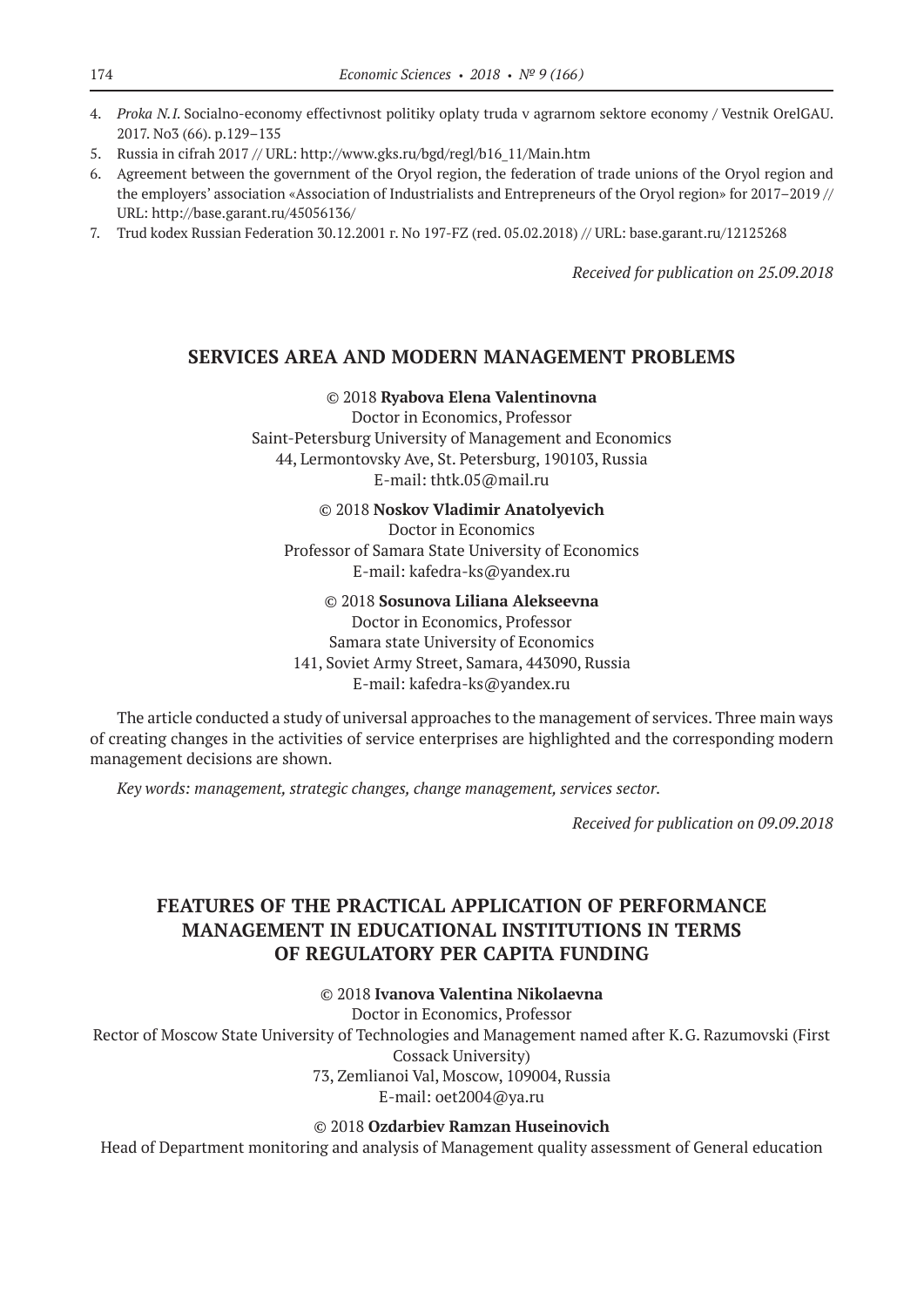Federal service for supervision of education and science of the Russian Federation (Rosobrnadzor) 16, Sadovaya-Sukharevskaya str., Moscow, K‑51, GSP‑4, 127994, Russia E‑mail: oet2004@ya.ru

#### ©© 2018 **Tatochenko Irina Mikhailovna**

PhD in Technical Sciences, Associate Professor

Moscow State University of Technologies and Management named after K.G. Razumovski (First Cossack

University)

73, Zemlianoi Val, Moscow, 109004, Russia

E‑mail: a.fem@yandex.ru

The article deals with the issues of improving the efficiency of educational institutions in the conditions of normative per capita financing.It is shown that the actual amount of budget financing is sufficient to ensure teachers ' salaries at the level of the average salary in the economy.However, the imperfection of the regional procedures for the calculation of capitation financing, as well as bringing the funds allocated to secondary schools significantly reduce the effectiveness of the system of General education in the subjects of the Russian Federation.The authors propose a method of budget allocation, based on the principle of management by results, in which the amount of funds depends on a comprehensive assessment of the effectiveness of the educational process in schools in the region.The method of simplified calculation of per capita financing standard based on guaranteed salary provision for teachers corresponding to the average level in the economy is also proposed.Application of the proposed method will significantly improve the efficiency of teaching staff.

*Key words: results-based management, personnel efficiency, per capita financing, salaries of teachers.*

*Received for publication on 09.09.2018*

## **TOOLS FOR THE IMPLEMENTATION OF HIGHER EDUCATION INSTITUTIONS STRATEGIC INITIATIVES IN ORDER TO IMPROVE THE QUALITY OF THE EDUCATIONAL PROCESS**

©© 2018 **Nikolaeva Elena Anatolyevna**

PhD in Sociology, Associate Professor Department of Foreign Languages No. 3 Plekhanov Russian University of Economics 36, Stremyanny Lane, Moscow, 115093, Russia E‑mail: yoltash82@mail.ru

©© 2018 **Kuznetsova Yulia Andreevna** PhD in Economics, Associate Professor Department of Foreign Languages No. 3 Plekhanov Russian University of Economics 36, Stremyanny Lane, Moscow, 115093, Russia E-mail: yulia\_success@mail.ru

©© 2018 **Agibalova Elena Leonidovna** PhD in Philosophy, Associate Professor Head Department of Foreign Languages No. 3 Russian Economic University named after G.V. Plekhanova 36, Stremyanny Lane, Moscow, 115093, Russia E‑mail: kafmkk@mail.ru

©© 2018 **Karzhanova Natalya Viktorovna**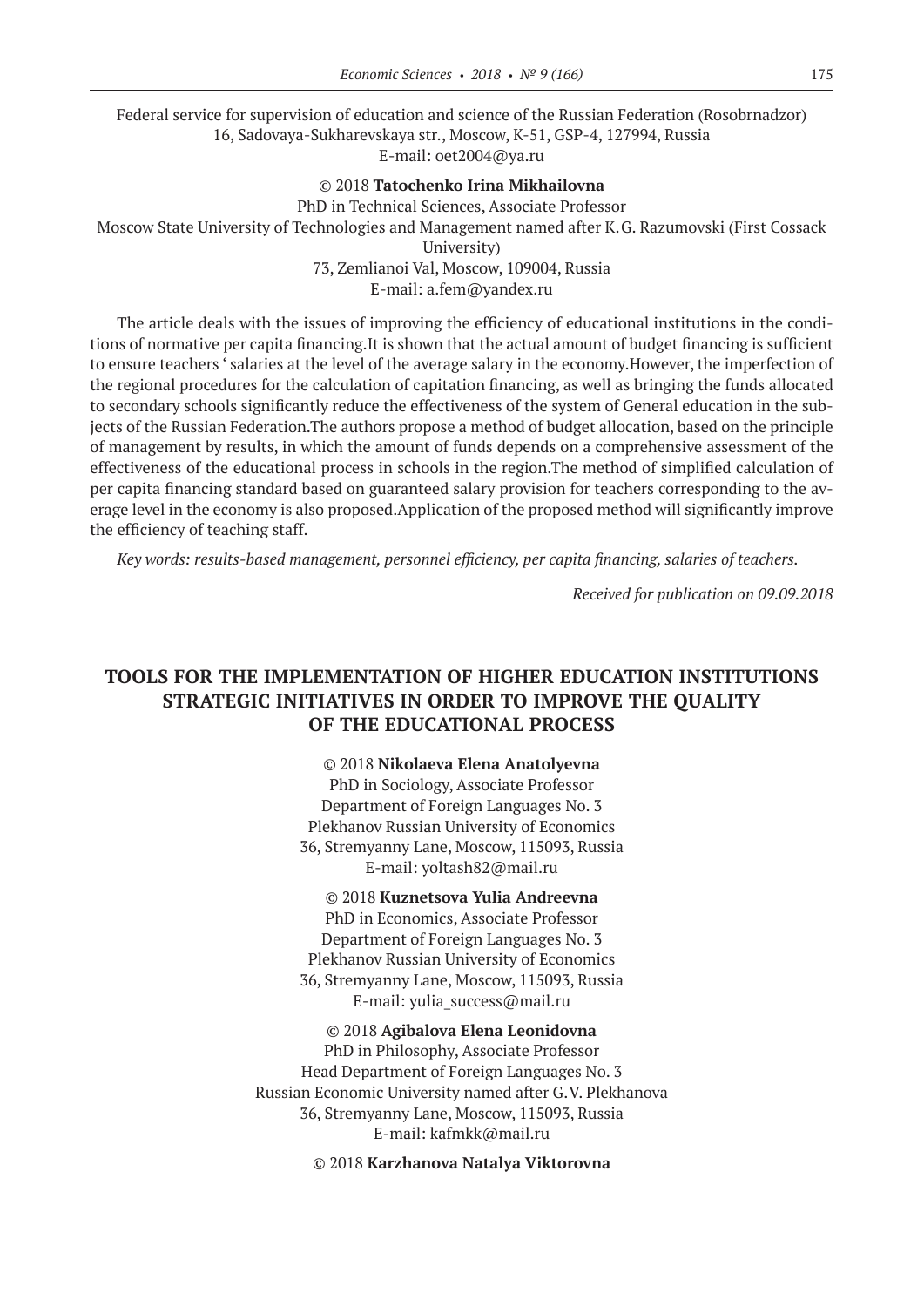PhD in Philosophy, Associate Professor Department of Foreign Languages No. 3 Russian Economic University named after G.V. Plekhanova 36, Stremyanny Lane, Moscow, 115093, Russia E‑mail: knatalya11@mail.ru

The article is devoted to the attempt to solve the problem of quality improvement of educational process in a higher educational institution, which is relevant today, through a prism of the various instruments' analysis for implementation its strategic initiatives. Study object is educational process of a higher educational institution, and a subject is the set of instruments for implementation of strategic initiatives in a higher educational institution to improve the quality of educational process. The theoretical and methodological value of the research is given in the relevant methodical base tool's development for implementation the strategic initiatives of a higher educational institution, and practical one is in possible increase of efficiency of their application.

*Key words: higher educational institutions, strategic initiatives, educational process, improvement of quality, higher educational institution performance ratios, purposes, personnel, strategy implementation instruments.*

#### **References**

- 1. *Zhuravleva, Yu.A.* Vysshee obrazovanie rossiyan kak faktor gotovnosti k innovacionnym preobrazovaniyam: regional'nyi aspekt [The higher education of Russians as factor of readiness for innovative transformations: regional aspect] / Yu.A. Zhuravleva // Ekonomicheskie nauki — Moskva: Izd-vo OOO «24-Print», 2013. <sup>1</sup>11. S.129-133.
- 2. *Yakub, O.A*. Strategiya povedeniya rabotnikov na rynke truda s uchetom otraslevoi specifiki (na primere predpriyatii optovoi torgovli) [The strategy of behavior of workers in labor market taking into account branch specifics (on the example of the enterprises of wholesale trade)] / O.A. Yakub // Ekonomicheskie nauki — Moskva: Izd-vo OOO «24-Print», 2015. <sup>1</sup>11. S.73-76.
- 3. *Johnsen, A.* (2001), "Balanced scorecard: theoretical perspectives and public management implications", Managerial Auditing Journal, Vol. 16 No. 6, pp. 319–30.
- 4. *Proctor, R., T. Reeve* and *D. Weeks* (1990), "A Triphasic Approach to the Acquisition of Response-Selection Skill", Psychology of Learning and Motivation, Vol. 26, pp. 207–240.
- 5. Kompaniya Ernst&Young [Elektronnyi resurs]: analiticheskie materialy Oficial'nyi sait kompanii Ernst&Young, 2018.— Rezhim dostupa: http:// www.ey.com/
- 6. Reitingovoe agentstvo Ekspert RA [Elektronnyi resurs]: analiticheskie materialy.— Oficial'nyi sait reitingovogo agentstva Ekspert RA, 2018.— Rezhim dostupa: https://raexpert.ru

*Received for publication on 09.09.2018*

# **BUSINESS ECONOMY IN A HIGHER EDUCATIONAL INSTITUTION: PECULIAR FEATURES OF THE RUSSIAN APPROACH**

©© 2018 **Stroganov Igor Alexeyevich**

PhD in Economics, Associate Professor The Department of Entrepreneurship and Logistics Plekhanov Russian University of Economics 36, Stremyanny Lane, Moscow, 115093, Russia E‑mail: stroganov.ia@rea.ru

©© 2018 **Zabaznova Natalya Mikhailovna** Senior Lecturer The Department of Foreign Languages No. 3 Plekhanov Russian University of Economics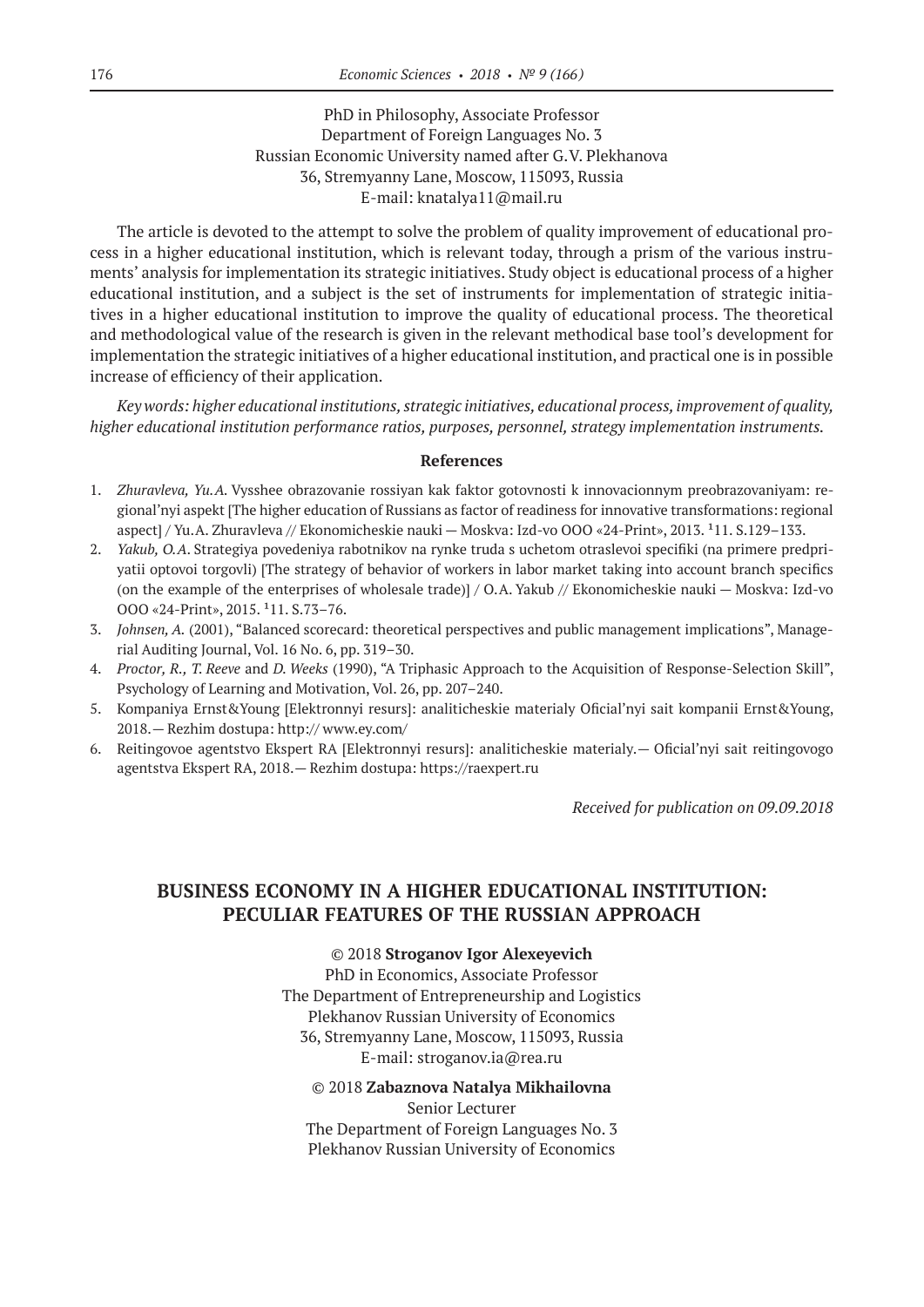36, Stremyanny Lane, Moscow, 115093, Russia E‑mail: nmzabaznova@gmail.com

#### ©© 2018 **Muradova Irina Yuryevna**

Senior Lecturer The Department of Foreign Languages No. 3 Plekhanov Russian University of Economics 36, Stremyanny Lane, Moscow, 115093, Russia E‑mail: gryad@mail.ru

In article is devoted to economic aspect of peculiar features of business activity arrangement in a higher educational institution, relevant for the Russian Federation. Study object of a research is business activity in a higher educational institution in the Russian Federation, and the subject is an economic component of this process. The theoretical and methodological value of the research consists in expanded representation of business activity directions in interrelation with their time-ordered profitable bases, and practical one is revealing of specifics of the Russian Federation higher educational institutions business initiative arrangements.

*Key words: economy, business, higher educational institution, peculiar features, efficiency, problems.*

#### **References**

- 1. *Zhuravleva, Yu.A.* Vysshee obrazovanie rossiyan kak faktor gotovnosti k innovacionnym preobrazovaniyam: regional'nyi aspekt [The higher education of Russians as factor of readiness for innovative transformations: regional aspect] / Yu.A. Zhuravleva // Ekonomicheskie nauki — Moskva: Izd-vo OOO «24-Print», 2013. <sup>1</sup>11. S.129-133.
- 2. *Konovalova M.E.* Predprinimatel'stvo v sisteme faktorov proizvodstva [Business in the system of factors of production] / M.E. Konovalova i drugie // Ekonomicheskie nauki — Moskva: Izd-vo OOO «24-Print», 2017. <sup>1</sup>4. S.33–36.
- 3. *Canterbury, R.M.* (1999) Higher education marketing: a challenge. Journal of College Admission. 165 (3), pp. 22–30.
- 4. Fallon, D. (2012). Europe inches forward on Higher education reform, focus: Germany. Social Research, 79(3), pp. 713–740.
- 5. *Kirby, D.A., Guerrero, M., & Urbano, D*. (2011). Making universities more entrepreneurial: Development of a model. Canadian Journal of Administrative Sciences, Revue Canadienne des Sciences de l'Administration, 28(3), pp. 302–316.
- 6. Ernst&Young company [An electronic resource]: Internal analytical materials the Official site of the Ernst&Young company, 2018.— Access mode: http:// www.ey.com

*Received for publication on 01.09.2018*

### **PROSPECTS OF TRAVEL BUSINESS DEVELOPMENT IN RUSSIA**

#### ©© 2018 **Pogodina Tatyana Vitalyevna**

Doctor of Economics, Professor of the Department of Management Financial University under the Government of the Russian Federation 49, Leningradsky Prospect, Moscow, 125993, Russian E‑mail: pogodina15@yandex.ru

#### ©© 2018 **Udaltsova Natalya Leonidovna**

PhD in Economics, Associate Professor of the Department of Management Financial University under the Government of the Russian Federation 49, Leningradsky Prospect, Moscow, 125993, Russian E‑mail: Udaltsova.nl@yandex.ru

The article examines the trends, problems and perspective directions of investing in the sphere of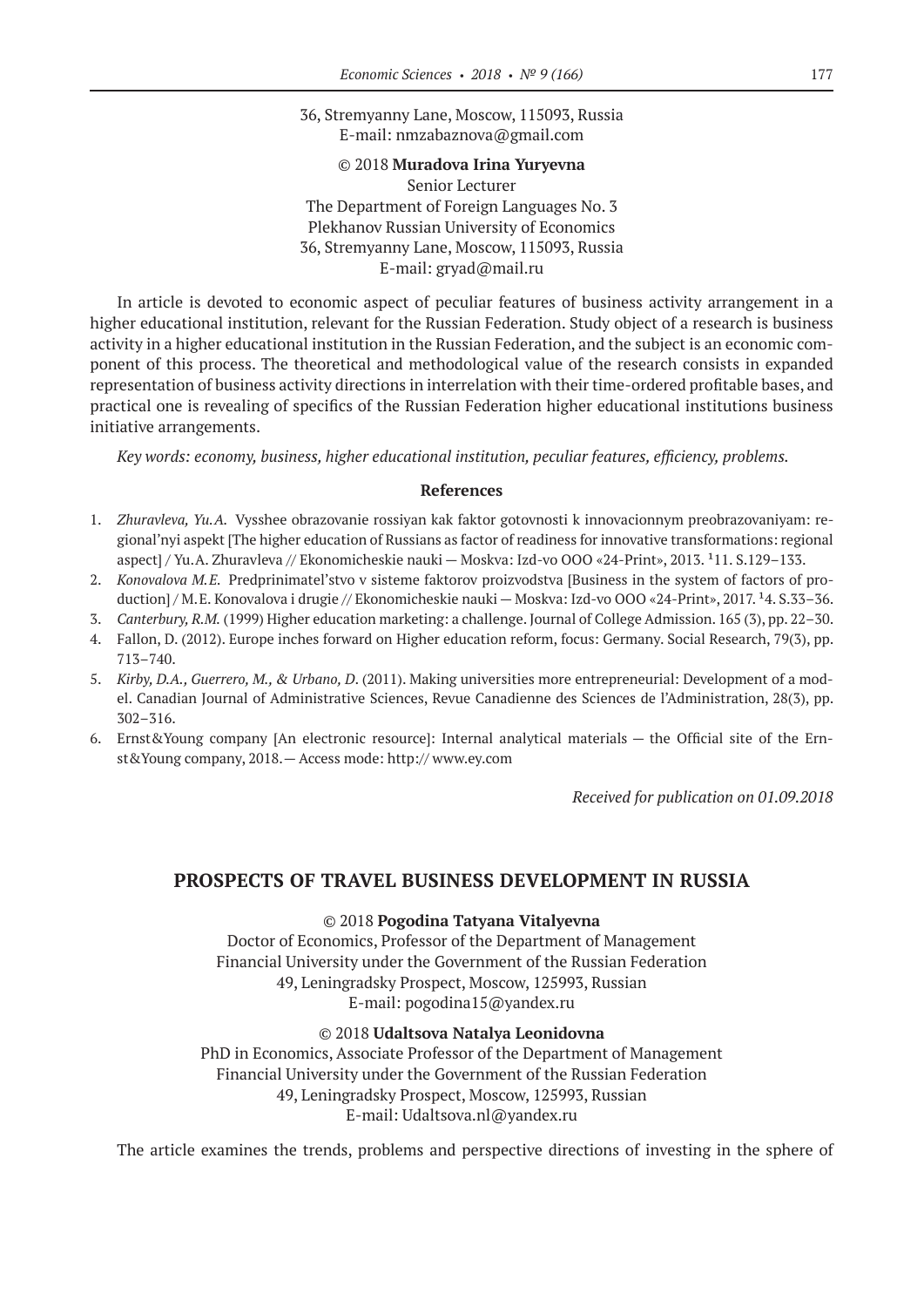tourism in Russia. The most significant factors that prevent investment in tourism in Russia are highlighted. Sources of financing of investment processes related to the formation of tourist clusters in the regions of Russia are considered. They are exemplified by the Chuvash Republic and the Republic of Tatarstan. The program approach and the effectiveness of its implementation in Russia in the formation of tourist clusters are studied. The necessity of using strategic methods of management of investment processes both at macro, meso-, and microlevels is substantiated. It is noted that for the tourism industry organizations the client-oriented quality and interaction strategy can be the most effective, providing for the introduction of new value orientations for the implementation of investment processes. Estimation of the effectiveness of projects in tourism should include not only commercial, but also social, budgetary and environmental assessments.

*Key words: investment, development prospects, tourism, tourist cluster.*

*Received for publication on 01.09.2018*

### **FINANCE, MONEY CIRCULATION AND CREDIT**

# **THEORETICAL AND METHODOLOGICAL ASPECTS OF THE CATEGORY OF «RISK»: THE PARADIGM OF TRANSFORMATION**

©© 2018 **Yanov Vitaly Valerievich**

Doctor of Economics, Professor, Head of the Department of Finance and Credit Volga State University of Service 4, Gagarin Street, Tolyatti, 445677, Russia E‑mail: kaf-fin@tolgas.ru

Uncertainty factors in decision-making in the field of management (including at the stages of the budget process) are difficult to ignore. In the process of market transformations, increasing the impact of probabilistic events on the functioning of the economy, the approach to the risk substance has changed, including at the stages of the budget process, the effect of which is determined by the equivalence of the declared budget performance indicators with forecasts. The need to solve this complex multidimensional task is determined by the dynamically developing processes of the Russian economy.

*Key words: risk, financial risk, budget risk, expected budget execution, budget execution risk.*

*Received for publication on 21.09.2018*

# **PROBLEMS OF ENSURING FINANCIAL STABILITY OF A BANKING SYSTEM OF THE RUSSIAN FEDERATION**

#### ©© 2018 **Averchenko Oleg Dmitrievich**

PhD in Economics Lecturer Department Financial of Markets Plekhanov Russian University of Economics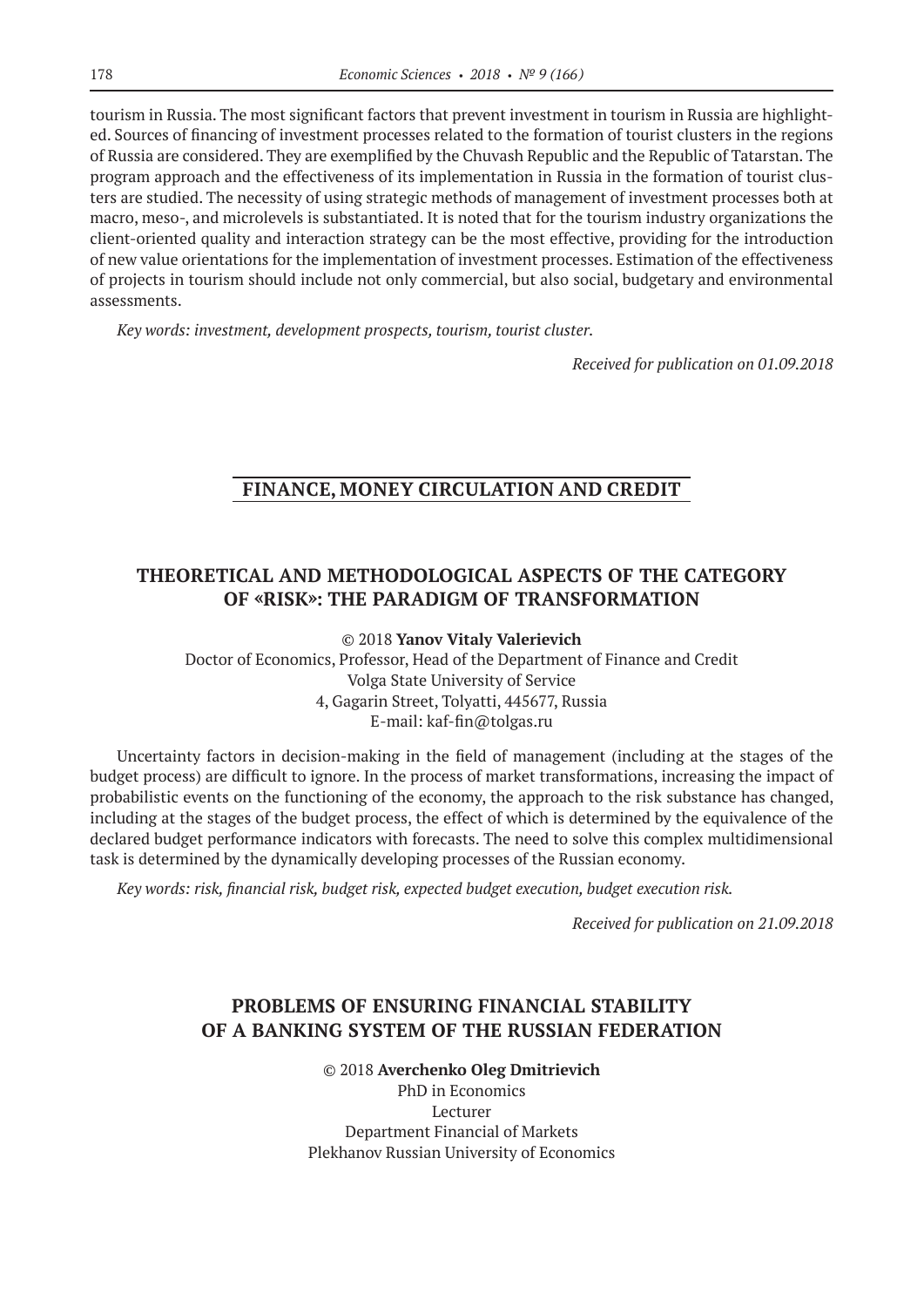#### 36, Stremyanny Lane, Moscow, 115093, Russia E-mail: Averchenko.OD@rea.ru

**Importance.** The banking system of the Russian Federation is in a transformation stage under the influence of external shocks, crisis processes in the Russian economy and applications of tougher standards of regulation and supervision. Large-scale processes of transformation of a banking system demand efforts on maintaining its financial stability.

**Objectives.** The purpose of this article is research of problems of providing and directions of increase in financial stability of a banking system of the Russian Federation.

**Methods.** In this article maens of methds ofthe analysis, logical generalization, scientific abstraction, and also the system and structural analysis problems of ensuring financial stability of a banking system of the Russian Federation. are investigated.

**Results.** Assessment is carried out and problems of ensuring financial stability of a banking system of the Russian Federation are revealed. The main directions of increase in financial stability of a banking system of the Russian Federation are allocated.

**Conclusions.** The conclusion is drawn that an important role in increase in financial stability of a banking system is played by improvement of procedures of monitoring. To increase financial stability of a banking system it is expedient to strengthen mechanisms of prudential supervision.

*Keywords: financial stability, banking system, liquidity, stress testing, prudential supervision*

#### **References**

- 1. Results of the decade 2008–2017 in the Russian banking sector: trends and factors. [Electronic resource].— [Access Mode]: https://www.cbr.ru/Content/Document/File/43933/wps31.pdf
- 2. *Kovaleva E.R., Kabasheva I.A.* Estimation of the potential for growth in bank revenues from operations with bank cards // Competitiveness in the global world: economics, science, technology, 2017, No. 2–1 (29).— pp. 118–122.
- 3. Some approaches to the development of a monitoring indicator system financial stability / S.M. Drobyshevsky and others — Moscow: IET, 2006.—305 p. 4.
- 4. Overview of the banking sector of the Russian Federation. [Electronic resource].— [Access Mode]: http://www.cbr. ru/analytics/? PrtId=bnksyst
- 5. Report on the development of the banking sector and banking supervision. [Electronic resource].— [Access Mode]: http://www.cbr.ru/publ/nadzor
- 6. Structural deficit / surplus of banking sector liquidity. [Electronic resource].— [Access Mode]: http://www.cbr.ru/ hd base/bliquidity
- 7. Private banks: is there any chance of survival? // Analytical Center for Government of the Russian Federation, September 2018.— 20 p.8.
- 8. *Carson C.S.* Financial Soundness Indicators // International Monetary Fund. 2003. May, 14. P. 43.
- 9. Financial stability review // European Central Bank.— November 2006.— 18 p.
- 10. IMF Working Paper. Designing Effective Macroprudential Stress Tests: Progress So Far and the Way Forward. D. Demekas, June 2015. [Electronic Resource].— Mode of access: https://www.imf.org/external/pubs/ft/wp/2015/ wp15146.pdf

*Received for publication on 25.09.2018*

# **ON SOME PROBLEMS OF THE MODERN DEVELOPMENT OF THE RUSSIAN BANKING SECTORY**

©© 2018 **Kurbanov Nurali Khaidarovich**

Doctor in Economics, Professor Department of Economics of the Mineral Resources Complex Director of the Institute of Economic and Legal Foundations of Subsoil Use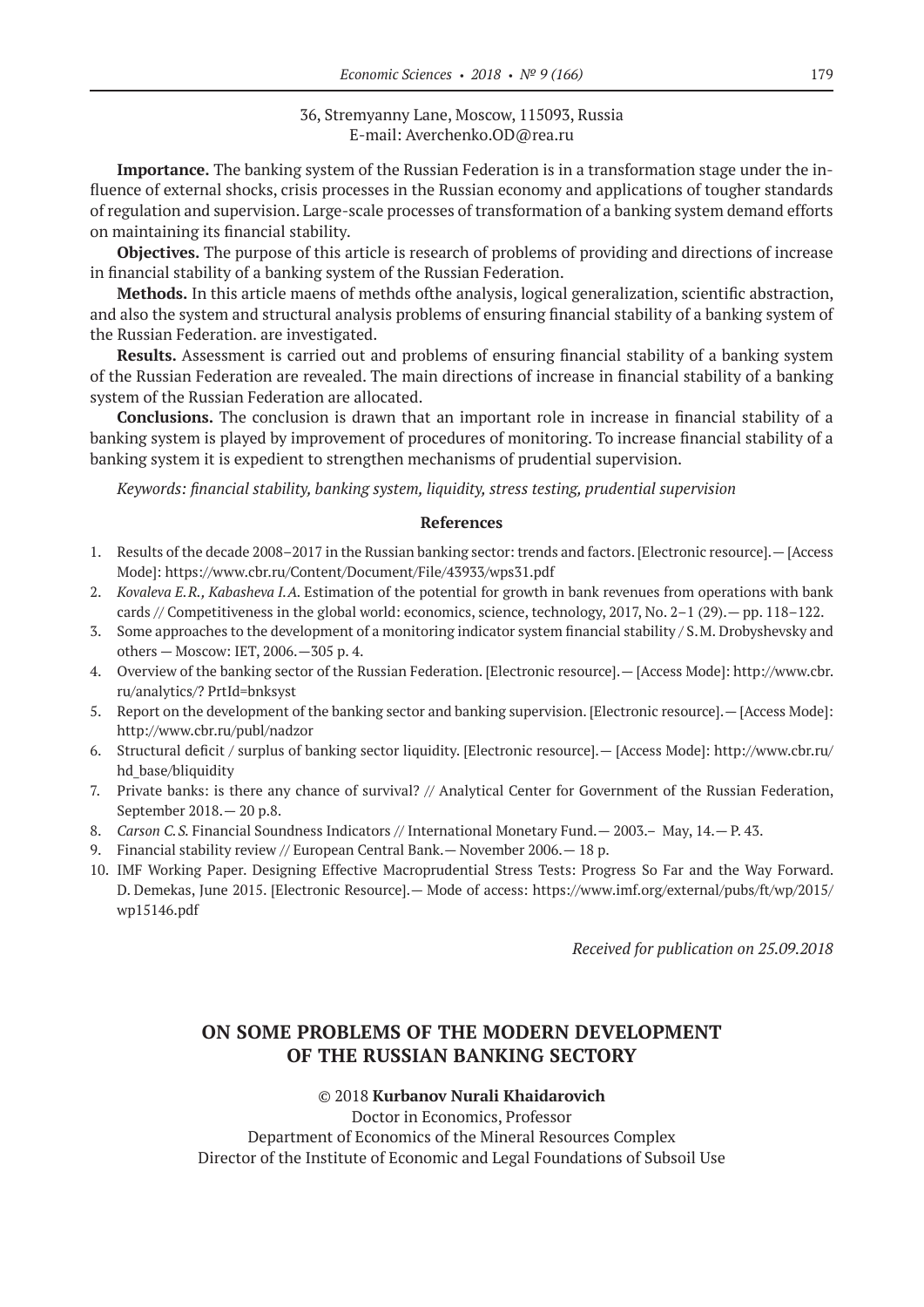Russian State Geological Prospecting University named after Sergo Ordzhonikidze (MGRI-RSGRU) 23, Miklukho Maclay Street, Moscow, 117997, Russia E‑mail: Shiyko@yandex.ru

©© 2018 **Shijko Vera Georgievna**

PhD in Economics, Associate Professor Department of Economics of the Mineral Resources Complex Institute of Economic and Legal Foundations of Subsoil Use Russian State Geological Prospecting University named after Sergo Ordzhonikidze (MGRI-RSGRU) 23, Miklukho Maclay Street, Moscow, 117997, Russia E‑mail: Shiyko@yandex.ru

The article provides a brief analysis of the trends and features of modern development of credit organizations in Russia, showing some of the major problems in the banking sector. Noted that the development of the banking business is severely limited by a scarcity of reliable borrowers, and insufficient capital generated for.

*Key words: banking sector, Bank of Russia, excess liquidity, credit risk, captive banks.*

*Received for publication on 01.09.2018*

# **THE MAIN REASONS FOR THE INCREASE IN THE KEY RATE OF THE CENTRAL BANK OF THE RUSSIAN FEDERATION IN SEPTEMBER 2018**

©© 2018 **Slavin Sergey Nikolaevich**

Associate Professor of the Department of Banking Business and Innovative Financial Technologies International Banking Institute 60, Nevsky Prospect, St. Petersburg,191011, Russian Federation E‑mail: sergeys19@yandex.ru

The article provides a brief analysis of the main reasons for the increase in the key rate of the Central Bank of the Russian Federation in September 2018. Reflects the reasons for the change in the level of the key rate of the Central Bank of Russia in the period from 2014 to 2017.

*Key words: Central Bank of the Russian Federation; economy; key rate; inflation; Russia; credit.*

*Received for publication on 25.09.2018*

# **ANALYSIS OF THE EXPERIENCE OF THE COUNTRIES OF THE EURASIAN ECONOMIC UNION IN USE OF THE MECHANISM AND TOOLS OF THE OECD AGREEMENT ON OFFICIALLY SUPPORTED EXPORT CREDITS**

©© 2018 **Karpov Valery Vasiljevich**

Doctor of Economics, Professor Professor of the Department of Finance and Credit Omsk Branch of Financial University under the Government of the Russian Federation 6, Partizanskaya Street, Omsk, 644099, Russia E‑mail: Karpov-V51@yandex.ru

> ©© 2018 **Khairov Bari Galimovich** Doctor of Economics, Associate Professor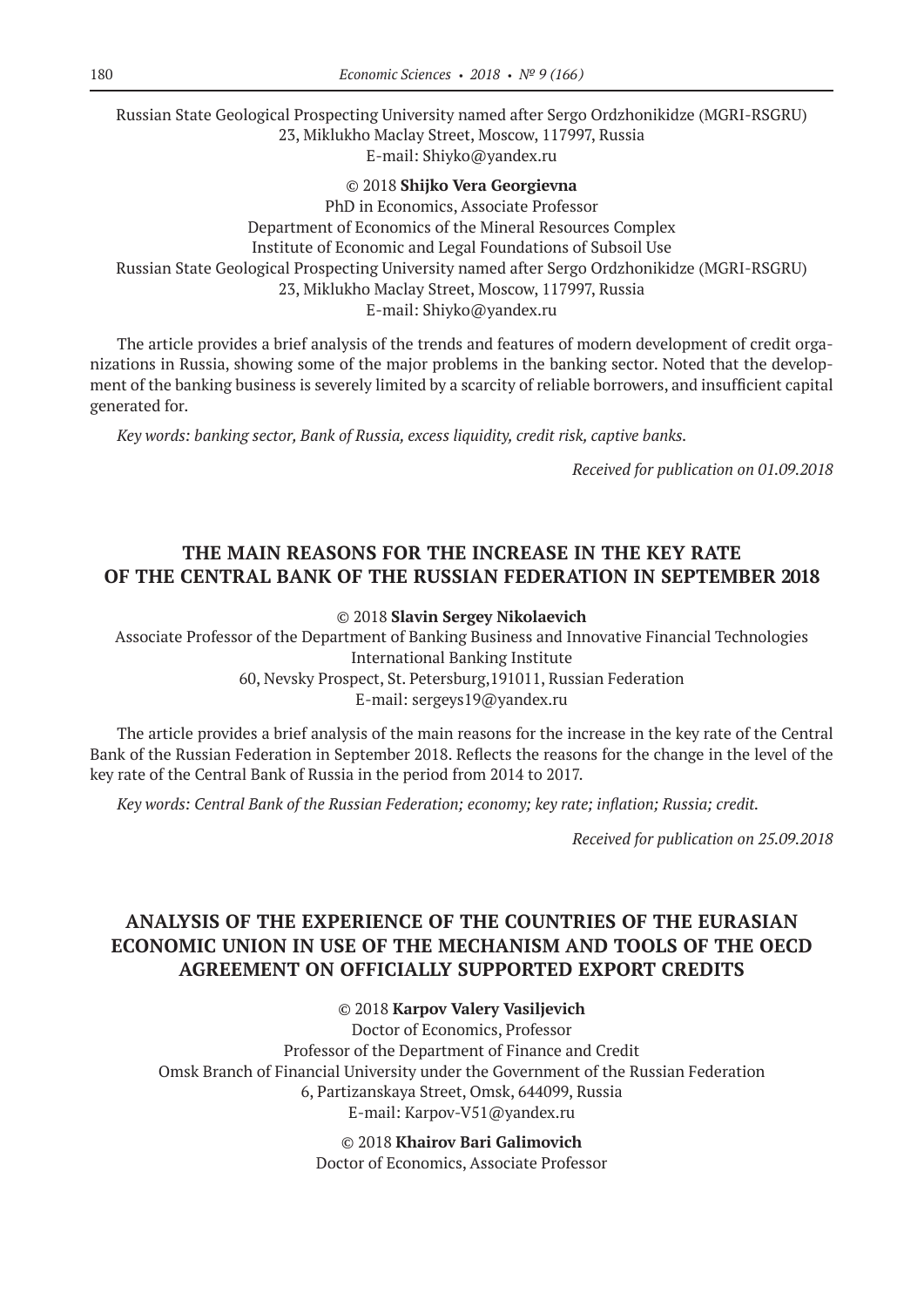Deputy Director for Research Omsk Branch of Financial University under the Government of the Russian Federation 6, Partizanskaya Street, Omsk, 644099, Russia E‑mail: hairov@bk.ru

#### ©© 2018 **Miller Elena Valerjevna**

Senior Lecturer of the Department of Finance and Credit Omsk Branch of Financial University under the Government of the Russian Federation 6, Partizanskaya Street, Omsk, 644099, Russia E‑mail: millerfamj@yandex.ru

#### ©© 2018 **Miller Maxim Alexandrovich**

Doctor of Economics, Associate Professor Professor of the Department of Economics and Human Resource Management Omsk State University named after F.M. Dostoevsky 55a, Mira av., Omsk, 644077, Russia E‑mail: millerma@yandex.ru

The article deals with the essence of the mechanism and tools of the OECD Agreement on officially supported export credits. The authors analyzed the practice of application of the mechanism of Agreement by the countries of the Eurasian economic Union. The article considers the legislative framework governing the state support of exports in the Eurasian economic Union countries and draws conclusions on the compliance of the legal framework with the requirements and norms of the Agreement.

*Key words: the OECD Agreement on officially supported export credits, state support of export, the mechanism of the OECD Agreement, export credits, tools of the OECD Agreement, export credit insurance, state guarantees, legal framework.*

*Received for publication on 25.09.2018*

## **TOOLS FOR MANAGING TEMPORARY FREE BALANCES ON SINGLE SUB-FEDERAL LEVEL ACCOUNTS: EXISTING REALITIES AND NEW OPPORTUNITIES**

#### ©© 2018 **Yurgenson Olga Aleksandrovna**

Deputy Head of preliminary control of the Treasury execution Department of the Leningrad Region Finance Committee

#### E‑mail: Waitaletter@yandex.ru

The article deals with the tools for placing temporarily free budget funds. The analysis of the results of placement of budgetary funds of the subject level on deposits in commercial banks is made in correlation with the expenses incurred for servicing the public debt. In order to increase the effectiveness of liquidity management of unified accounts of regional budgets, the author proposes to use tools that are successfully implemented for similar purposes at the federal level. The conclusion contains recommendations on improving the operational management of temporarily free budget funds of the entities.

*Key words: tools for placing temporarily free budget funds, deposits in commercial banks, risk management, cash management, public debt servicing.*

*Received for publication on 25.09.2018*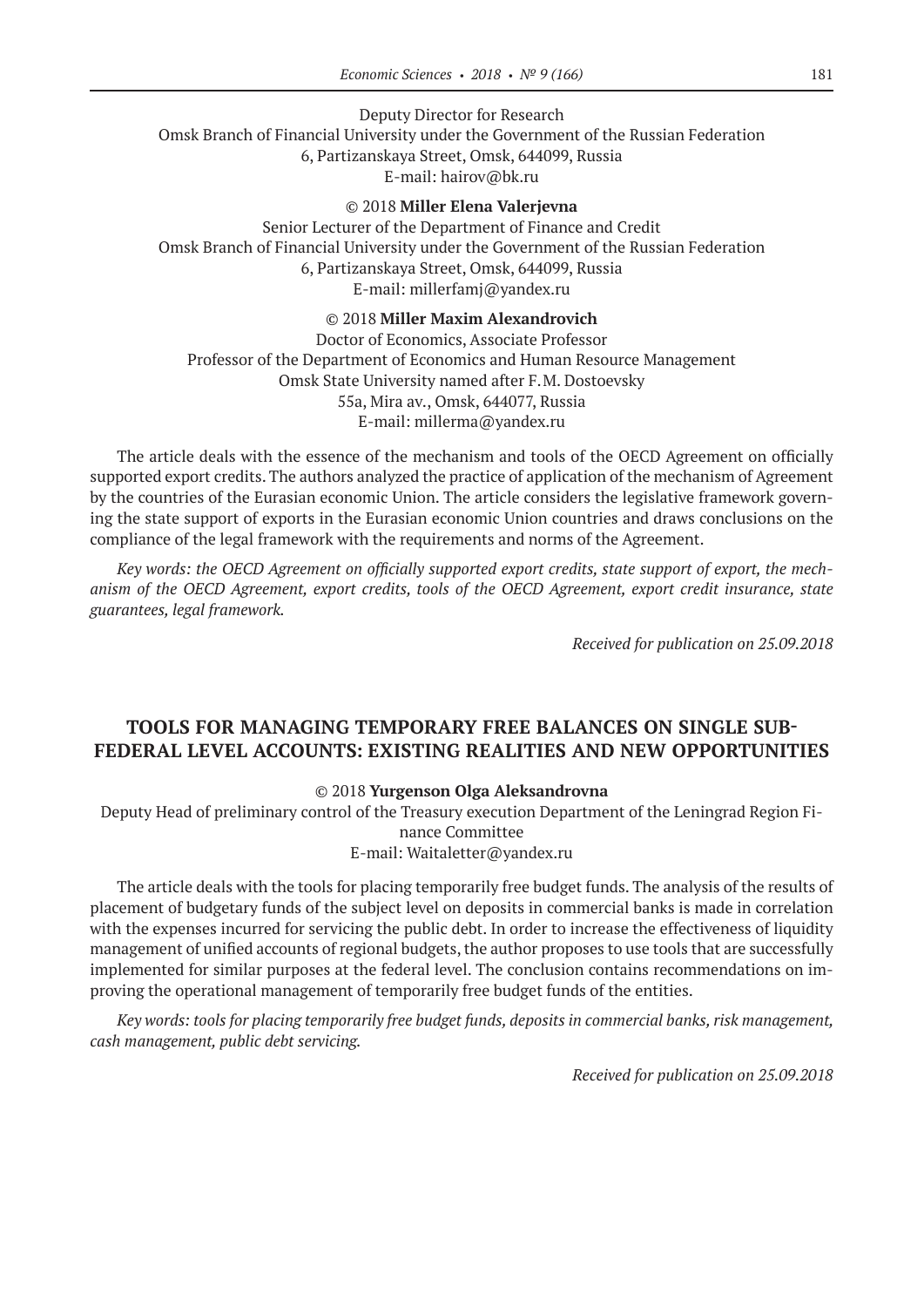### **CONTRADICTION OF INDIVIDUAL POWERS OF THE FEDERAL TREASURY**

©© 2018 **Podkopaeva Ekaterina Vyacheslavovna** Graduate Student, Department of State and Municipal Finance St. Petersburg State University of Economics (UNECON) 21, Sadovaya Street, St. Petersburg,191023, Russian Federation E‑mail: podkopaeva2006@rambler.ru

The article is devoted to the consideration of the interdependence of the Federal Treasury within the powers of the subsequent internal state financial control and the powers of the centralized accounting of potential objects of inspections. The author analyzes the powers of the Federal Treasury in the framework of the subsequent internal state financial control in conjunction with the powers of the preliminary internal state financial control, as well as the powers to maintain budget accounting and budget reporting of state institutions. The author's position in relation to the optimization of the structure of the authorities performing the functions of internal state financial control is presented.

*Key words: internal state financial control, Federal treasury, centralized accounting, disincentives, centralized accounting, preliminary financial control, subsequent financial control.*

*Received for publication on 09.09.2018*

### **BOOK KEEPING, STATISTICS**

## **ANALYSIS OF THE CURRENT DEMOGRAPHIC SITUATION IN THE RUSSIAN FEDERATION**

©© 2018 **Babich Svetlana Gavriilovna**

PhD in Economics, Associate Professor of the Department of Statistics Russian University of Economics named after G.V. Plekhanov 36, Stremyanny Lane,, Moscow, 117997, Russia E‑mail: Babich.SG@rea.ru

#### ©© 2018 **Yarnykh Elvira Arkadyevna**

Doctor of Economics, Professor of the Department of Statistics Russian University of Economics named after G.V. Plekhanov 36, Stremyanny Lane,, Moscow, 117997, Russia E‑mail: Yarnykh.EA@rea.ru

The article presents the results of studying the population dynamics in the Russian Federation and federal districts of the country. The dynamics of the age and regional structure of the population of the country; The analysis of changes in the average age of one resident in the country and its regions was made. The analysis of the main indicators of fertility, mortality and natural increase (decline) of the population in the Russian Federation and regions of the country. Produced a grouping of subjects of the Russian Federation by the value of the coefficient of natural increase (loss) of the population.

*Key words: population, fertility, mortality, natural increase (decrease), average age; fertility rate; total mortality rate; natural growth rate (loss) dynamics, structure*

*Received for publication on 09.09.2018*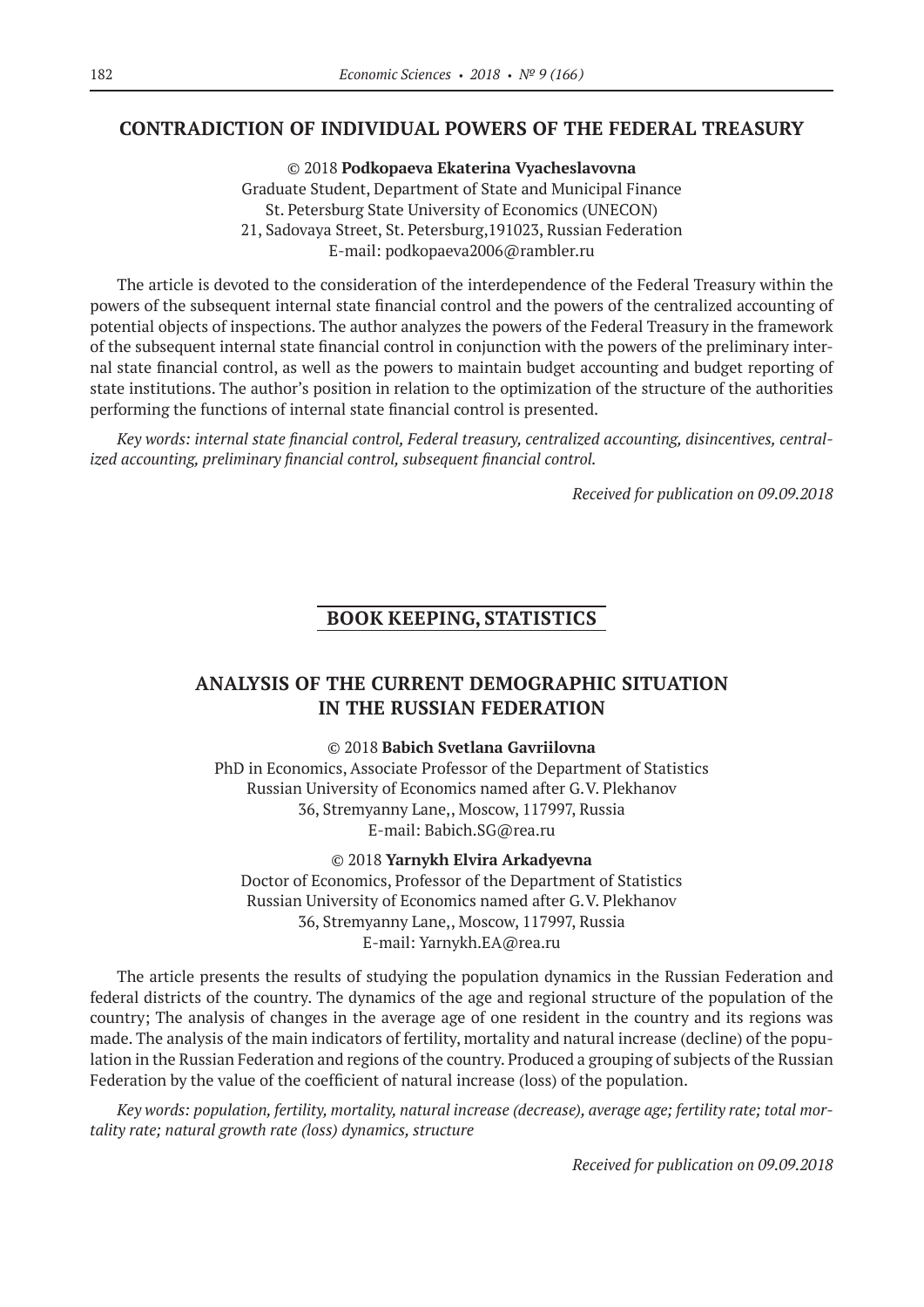### **IMPROVING ACCOUNTING AS A TOOL TO ENSURE FULFILLMENT OF OBLIGATIONS ECONOMIC ENTITY**

©© 2018 **Egorova Larisa Vladimirovna**

Doctor of Economic Sciences, Professor of the Department of Economics Russian New University 22, Radio Street, Moscow, 105005, Russia

The article is devoted to the improvement of accounting and tax accounting in order to ensure the effectiveness of the collection of mandatory payments to the budget and in favor of contractors in bankruptcy proceedings of economic entities. In this article, the author presents the results of the next stage of research on the optimization and efficiency of debt collection to creditors of various levels, including tax and non-tax payments in bankruptcy. The relevance of the research topic is due to the fact that, despite the gradual elimination of regulatory gaps in the formation of the bankruptcy estate in the bankruptcy procedure, there are still problematic issues. The subject of the study is the relationship of an economic entity with contractors, tax authorities, creditors on the issue of repayment of obligations against the background of a difficult financial situation, pre-crisis and crisis state, during the bankruptcy procedure. Object-possible ways to improve the quality of accounting and tax accounting in order to manage accounts receivable as one of the instruments of repayment. Theoretical and methodological basis of the study were the normative-legislative acts, materials of judicial and arbitration processes, works of domestic experts. The practical significance of the study lies in proposals for possible ways to improve the accounting of receivables.

*Key words: tax and non-tax liabilities, banking, accounting, tax accounting, obligatory payments, accounts receivable.*

*Received for publication on 09.09.2018*

# **WORLD ECONOMY**

#### **ANALYSIS OF WORLD NUCLEAR POWER DEVELOPMENT TRENDS**

©© 2018 **Khanalieva Zhennet Visampashaevna** Graduate Student of Department «World Economy» Plekhanov Russian University of Economics E‑mail: gennet91@gmail.com

The article contains a study of nuclear power development trends until 2050. The study was conducted at the level of all 8 regions of the world, including: North America, Latin America, Western Europe, Eastern Europe, Africa, the Middle East and South Asia, Southeast Asia and the Pacific, and the Far East. The study of development trends was conducted on absolute energy indicators (total capacity and total energy production, as well as by all power plants and nuclear ones), as well as relative indicators (% of nuclear energy among its other types, as well as the share of electricity per person given region of the world). As an information source for the study of development trends, energy, electricity and nuclear energy trends were evaluated up to 2050 using various sources, such as the IAEA Energy Reactor Information System and data prepared by the United Nations

The analysis of the behavior change of one-dimensional and multidimensional trends in the development of world energy for the period 2014–2050 by regions of the world was carried out in the context of